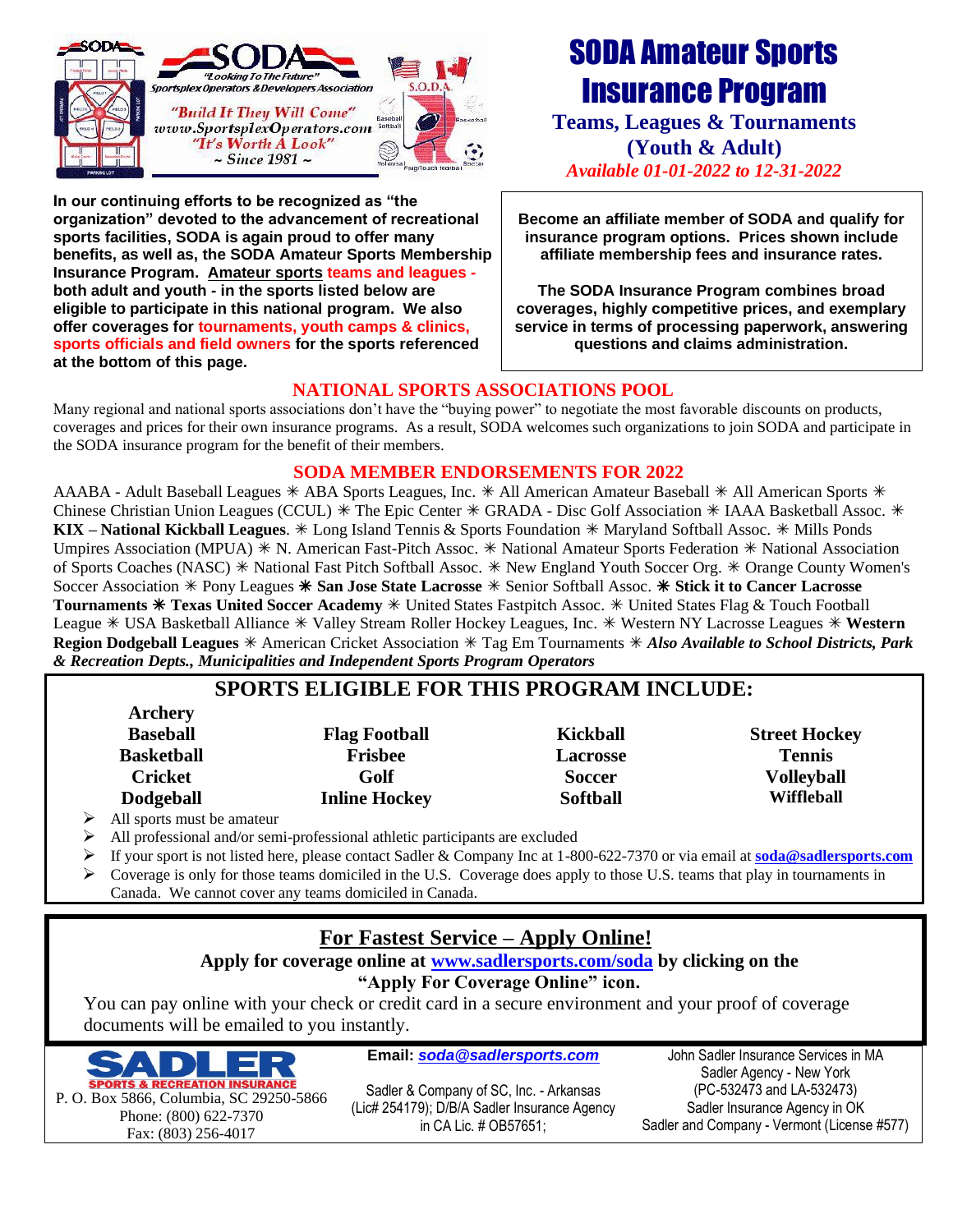

## *SODA Amateur Sports INSURANCE PROGRAM PLAN DESCRIPTIONS* **Available 01-01-2022 to 12-31-2022**

#### **EXCESS ACCIDENT**

- $\rightarrow$  \$100,000 Excess Accident Benefit
- \$5,000 Accidental Death & Dismemberment
- \$250 Per Claim Youth Deductible
- \$500 Per Claim Adult Deductible
- Coverage is "excess" which means that other collectible insurance (if any) must first respond before this plan will pay any benefits.
- $\blacktriangleright$  Covers usual & customary expenses incurred within 52 weeks after the date of the accident. The first expense must be incurred within 90 days of the date of the accident.
- Underwritten by an "A" rated insurance carrier

#### **ALL ADULT SPORTS**

*The limitations shown below apply to Adult Teams & Adult Tournaments, and will apply to all participants of the team regardless of age.* Physical Therapy & Chiropractic Visits 5 - Visit Maximum/\$50 per Visit; Hospitalization - Inpatient & Outpatient - \$1,000 Maximum; Surgeon's Benefits - \$2,500 Maximum; Anesthesia and Assistant Surgeon – Maximum 25% of Surgeon's Benefits; Emergency Room - \$500 Maximum; Physicians Visits - \$50 Maximum Per Visit.

#### **GENERAL LIABILITY**

- \$2,000,000 per "occurrence" Combined Single Limit Bodily Injury and Property Damage, including Products/Completed Operations, Personal and Advertising Injury, Contractual Liability, Independent Contractors and Participant Legal Liability.
- Participant Legal Liability for Adult Sports is limited to \$500,000 when Excess Accident coverage is not purchased and \$2,000,000 when Excess Accident coverage is purchased. A signed waiver/release from the adult participant will be required if Excess Accident coverage is not purchased.
- When the Adult General Liability Only option is chosen (without supporting Excess Accident coverage), a waiver & release form is required; otherwise the coverage for Participant Legal Liability will be voided.
- There is a \$3,000,000-per member General Aggregate. The Products/ Completed Operations is subject to a \$2,000,000 Aggregate.
- Only applicable to basketball, inline hockey (includes deck, street and floor), lacrosse, soccer, futsal, field hockey and dodgeball: Brain Injury provision: \$3,000,000 Aggregate
- \$1,000,000 Damage to Premises Rented to You
- \$5,000 Medical Expense Payments
- Waiver & release forms from all participants (youth and adult) is strongly recommended. (A sample form is attached for your use and reference.)
- Underwritten by an "A" rated insurance carrier
- ◆ Notable Exclusions: Sexual Abuse & Molestation, Terrorism and Professional and/or Semi-professional athletic participants.
- Coverage is limited to U.S. based **entities only.**

#### **HIGHER LIMITS ARE AVAILABLE BY APPLYING ONLINE AT [www.sadlersports.com/soda.](http://www.sadlersports.com/soda)**

#### **COVERAGE PERIOD FOR EXCESS ACCIDENT& GENERAL LIABILITY**

- ◆ Coverage & Rates Available From 01-01-2022 to 12-31-2022.
- $\blacktriangleright$  All coverages for Teams & Leagues, Umpires and Field Owners expire 1 year from effective date of coverage.
- ◆ Coverage for Tournaments and/or Camps & Clinics will expire on the last date of the event listed on the enrollment form.

#### **TEAMS/LEAGUES**

#### **(All coverages for teams & leagues expire 1 year from effective date of coverage.)**

- Teams and leagues can be insured under the Excess Accident and General Liability coverages as outlined above.
- Under the Excess Accident policy, covered persons include all players, coaches, managers, and other volunteer workers, while acting on behalf of the insured organization. Covered events include tryouts, practice, games, non-hosted tournaments and other non-sport outings that are team sanctioned and adult supervised.
- Under the General Liability policy, covered persons include the sports organization and its directors, officers, employees and volunteers. Field owners and sponsors are included as "Additional Insureds" for no extra charge.
- Note: The intent of this insurance program is to insure all teams within a league under one enrollment form. Insuring all of the teams allows General Liability coverage to be extended to the league and its directors and officers. Please refrain from insuring all the teams within the league under separate enrollment forms as this reduces coverage and results in additional administrative expense. However, an individual team may purchase coverage with the limitations noted above

#### **TOURNAMENTS**

#### **(Coverage for tournaments applies only for those dates listed on the enrollment form)**

- Organizations or persons who host or organize tournaments (for SODA eligible sports) can purchase the Excess Accident and General Liability coverages referenced above to protect both the organizer and the visiting teams. The facility owner is included as "Additional Insured" under the General Liability policy for no extra charge.
- Tournaments that exceed 3 consecutive days are not eligible under the standard plan -- call Sadler & Company. Make ups due to weather postponements are allowed, but there are no refunds of charges paid. These must be reported in writing to Sadler  $\&$ Company prior to the makeup date(s).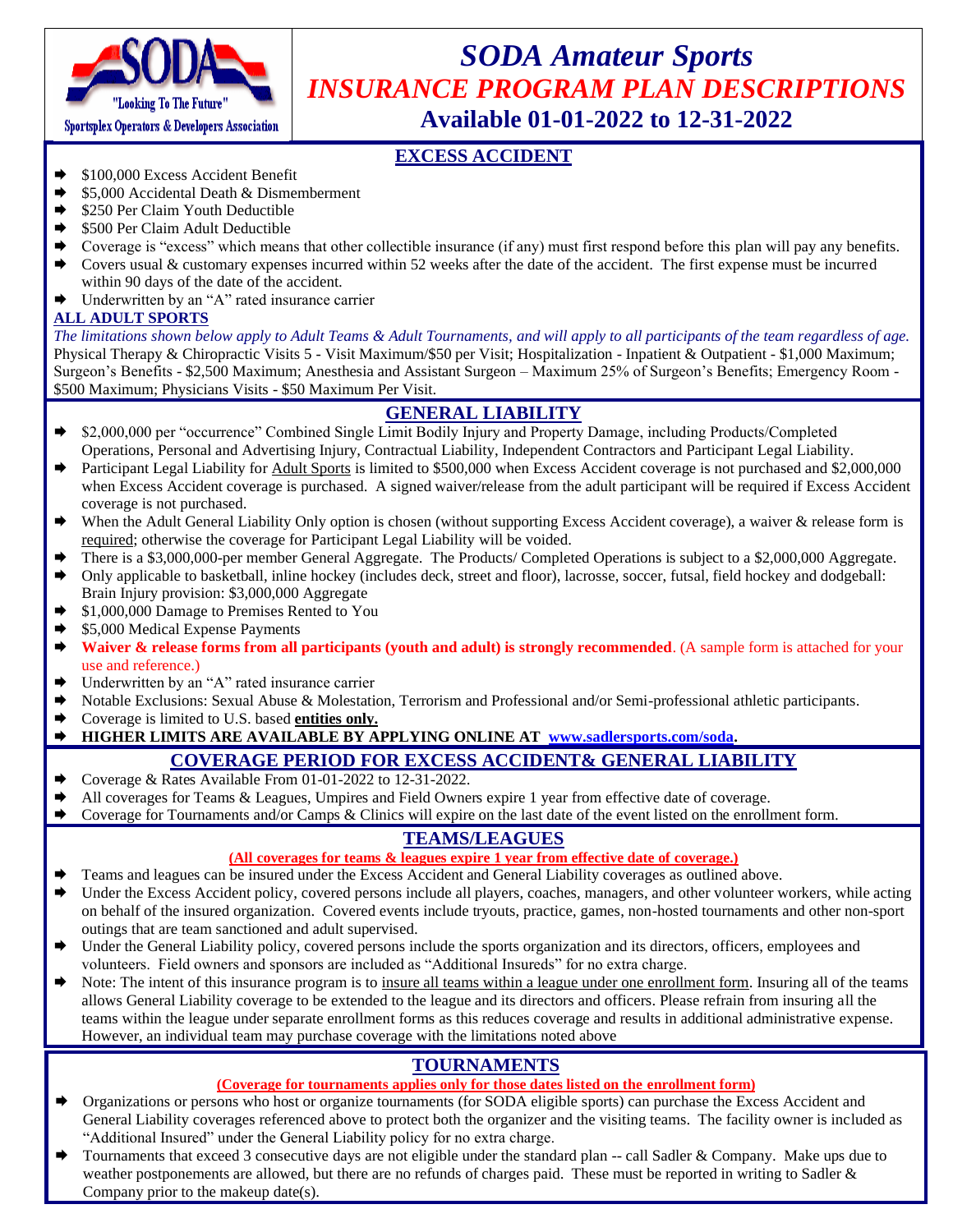#### **CAMPS & CLINICS - (Available for YOUTH ONLY)**

**(Coverage for camps & clinics applies only for those dates listed on the enrollment form)**

- Organizations or persons that conduct youth sport camps or clinics (for SODA eligible sports) can purchase the above referenced Excess Accident and General Liability coverages to protect the organizer and the participants.
- A charge must be made for all registered participants. Instructional staff is automatically included for no extra charge. Coverage is only available for day camps & clinics. Overnight camps are excluded.

### **SPORTS OFFICIALS**

- **(Coverages for Officials, Umpires & Referees expire 1 year from effective date of coverage.)**
- Officials, umpires and referees for SODA eligible sports can purchase the above referenced Excess Accident and General Liability coverages.
- These coverages will provide protection for all officiating activities (for SODA eligible sports) regardless of the sanctioning body (if any).

#### **FACILITY/FIELD OWNERS\***

#### **(Coverage for Facility or Field Owners that purchase this coverage expires 1 year from effective date of coverage.)**

The Insurance Program offers two ways for facility/field owners to be covered.

- 1. Under the team/league insurance, the facility/field owner is named as "Additional Insured" under the General Liability for all activities conducted by teams/leagues insured through the program.
- 2. The facility owner may elect to purchase General Liability coverage as a named insured on an annual basis. This policy only provides protection while SODA eligible sports activities are being conducted on the premises. This policy was designed to act like a "safety net" and as a result, the facility/field owner should still purchase its own primary General Liability policy and should require all teams using its facilities to provide evidence that they carry their own General Liability policy.

\*The Facility/Field Owners coverage may only be purchased by a property owner. It may not be purchased by an individual team or league.

#### **OPTIONAL COVERAGES**

To be eligible to purchase the Optional Coverages (Directors & Officers Liability, Crime and/or Equipment) you must purchase your General Liability from the SODA program and pay \$5.00 per year to join the National Sports Lawsuit Protection Association.

#### **DIRECTORS & OFFICERS LIABILITY (\$315 per governing board)**

- \$1,000,000 Limit For Certain Wrongful Acts
- Provides protection against certain lawsuits that are not covered by a General Liability policy such as discrimination; wrongful suspension, ejection or termination of personnel or players; or failure to follow your own rules or bylaws when making a decision.
- Covered Persons Include the local sports organization and its directors, officers, employees and volunteers.
- \*\*\*Note: This policy does not replace the bodily injury, property damage and personal injury coverages that are contained within a General Liability Policy.

#### **CRIME (\$200 per governing board)**

 \$25,000 Limit For Employee Dishonesty including loss caused by embezzlement or other theft of your own property by your own dishonest employees or volunteers.

#### **EQUIPMENT (\$2.00 per \$100 of coverage / subject to \$200 minimum premium)**

- Items that can be covered include sports equipment, field maintenance equipment, concession stand equipment, concession stock or small storage sheds that you own or lease.
- $\blacktriangleright$  Covers loss due to fire, theft, vandalism or other specified causes of loss.

#### **ADDITIONAL COVERAGES**

- $\blacktriangleright$  \$1,000,000 Non-Owned & Hired Auto Liability
	- $\triangleright$  provides coverage if the insured organization is sued as a result of liability arising out of the use of an auto on insured organization business if such auto is not owned by the insured organization (ex: parent's auto, auto that is borrowed from a church or is hired from a rental car company.) Coverage is excluded for 15 passenger vans. There is no coverage for the driver of any auto while transporting youth or adult participants. This policy does not cover physical damage to the nonowned or hired auto itself and, as a result, separate arrangements must be made for such coverage.
- \$1,000,000 Sexual Abuse & Molestation Coverage
	- $\triangleright$  Coverage for sexual abuse and molestation will not apply unless the insured team or league implements the following requirements: 1. Have a system in place to perform and running criminal background checks on paid staff and volunteers 2. Have written procedures that include sexual abuse and molestation prevention 3. Have written procedures that include a response plan for allegations of sexual abuse or molestation including a requirement that law enforcement be contacted. Sadler provides a ready to adopt and implement template (both short form and regular) that will meet these requirements.
	- ➢ For teams added mid-term to a current insured Member Sports Organization policy, coverage for Abuse/Molestation (SAM) applies between the effective date of purchase by the team and the expiration date of the Member Sports Organization policy.

#### **NOTE: ALL CHARGES ARE FULLY EARNED AT INCEPTION AND THERE ARE NO PROVISIONS FOR CANCELLATIONS OR REFUNDS.**

*YOU MUST REFER TO THE POLICIES FOR COMPLETE INFORMATION ON POLICY CONDITIONS, LIMITS, AND EXCLUSIONS.*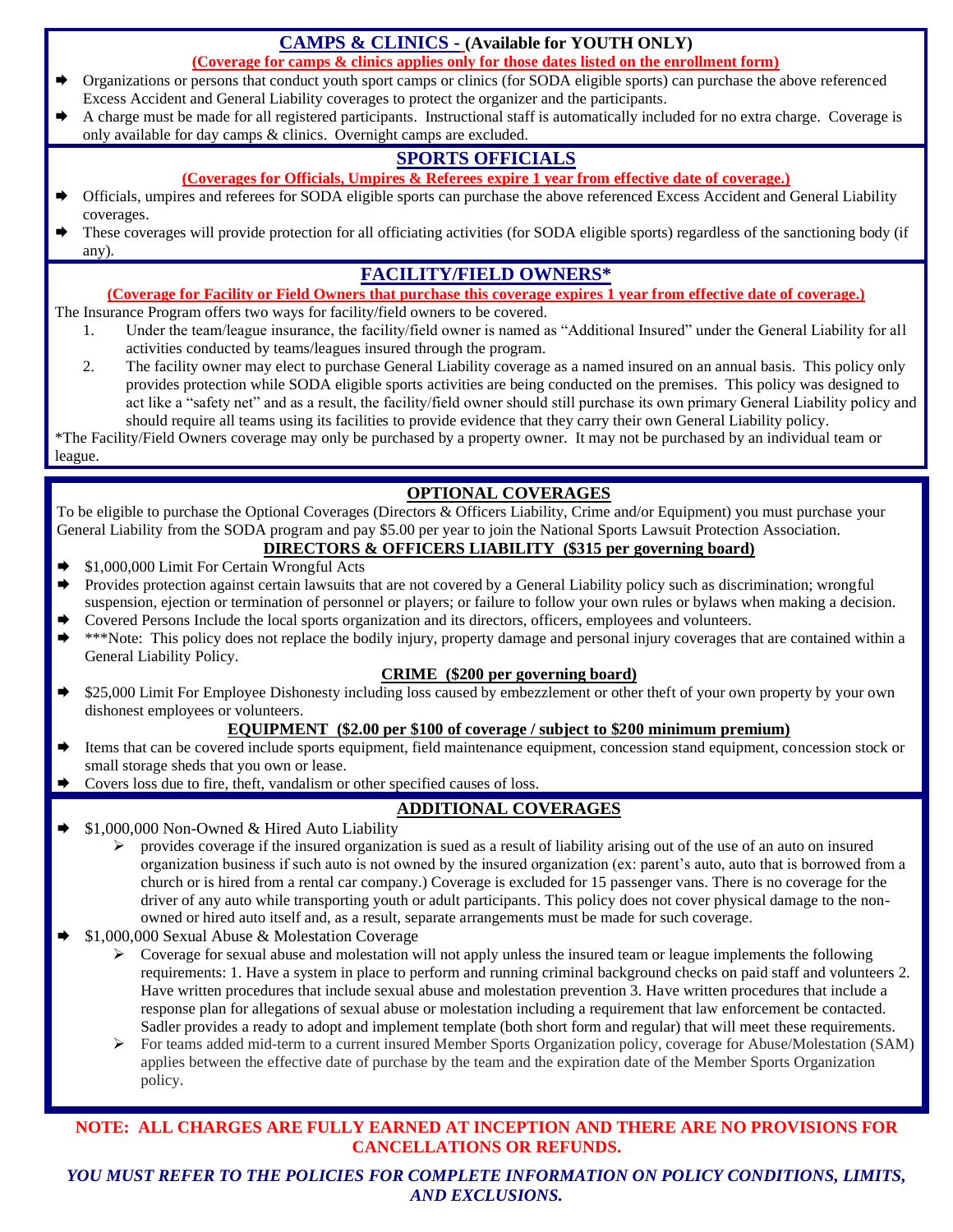

## **2022 SODA CHARGES**

**HIGHER LIMITS AVAILABLE ONLINE –** *WWW.SADLERSPORTS.COM/SODA*

*(all charges include affiliate membership fees and insurance rates)*

**SODAR** 

| (Rosters May Be Required) * NOTE: If you exceed the maximum number of players per team for your sport shown |  |  |
|-------------------------------------------------------------------------------------------------------------|--|--|
| below, you must purchase coverage for additional teams to make up the difference.                           |  |  |

| YOUTH TEAM INSURANCE                                                                                                                                                                                                                                                       |    |                               |              | <b>YOUTH</b>            |                         | <b>YOUTH</b>                  |  |                           | <b>YOUTH</b>                            |  |
|----------------------------------------------------------------------------------------------------------------------------------------------------------------------------------------------------------------------------------------------------------------------------|----|-------------------------------|--------------|-------------------------|-------------------------|-------------------------------|--|---------------------------|-----------------------------------------|--|
| (charges are per team)                                                                                                                                                                                                                                                     |    |                               |              | <b>Maximum</b> # of     |                         | \$100,000 Excess              |  |                           | \$100,000 Excess Accident &             |  |
| (Coverage will expire 1 year from effective date)                                                                                                                                                                                                                          |    |                               |              | <b>Players per Team</b> |                         | <b>Accident Only</b>          |  |                           | \$2,000,000 Gen. Liability.             |  |
|                                                                                                                                                                                                                                                                            |    |                               |              |                         |                         |                               |  | <b>Rates are PER TEAM</b> |                                         |  |
| Archery / Wiffleball / Frisbee / Golf / Volleyball                                                                                                                                                                                                                         |    |                               |              | <b>10</b>               |                         | \$32.34                       |  |                           | \$92.53                                 |  |
| <b>Bocce Ball / Lawn Bowling / Croquet</b>                                                                                                                                                                                                                                 |    |                               |              | 10                      |                         | $\overline{\$}$ 32.34         |  |                           | $\sqrt{8}$ 92.53                        |  |
| Cornhole / Frisbee Golf / Pickleball / Tennis                                                                                                                                                                                                                              |    |                               |              | 10                      |                         | \$32.34                       |  |                           | \$92.53                                 |  |
| Baseball / Cricket / Kickball / Softball / Squash                                                                                                                                                                                                                          |    |                               |              | 18                      |                         | \$32.34                       |  |                           | \$133.70                                |  |
| <b>Basketball / Field Hockey</b>                                                                                                                                                                                                                                           |    |                               |              | 18                      |                         | \$32.34                       |  |                           | \$145.71                                |  |
| Dodgeball                                                                                                                                                                                                                                                                  |    |                               |              | 18                      |                         | \$32.34                       |  |                           | \$159.43                                |  |
| <b>Soccer / Futsal</b>                                                                                                                                                                                                                                                     |    |                               |              | 18                      |                         | \$39.68                       |  |                           | \$153.04                                |  |
| Inline Hockey (includes Deck, Street, Floor) /                                                                                                                                                                                                                             |    |                               |              |                         | 18 Hockey / 24 Lacrosse | \$39.68                       |  |                           | \$175.34                                |  |
| Lacrosse                                                                                                                                                                                                                                                                   |    |                               |              |                         |                         |                               |  |                           |                                         |  |
| <b>Flag Football</b>                                                                                                                                                                                                                                                       |    |                               |              | 25                      |                         | \$39.68                       |  |                           | \$175.34                                |  |
| <b>Streetball</b>                                                                                                                                                                                                                                                          |    |                               |              | 8                       |                         | \$7.57                        |  |                           | \$120.94                                |  |
| <b>ADULT TEAM INSURANCE</b>                                                                                                                                                                                                                                                |    | <b>ADULT</b>                  |              |                         | <b>ADULT</b>            | <b>ADULT</b>                  |  |                           | <b>ADULT</b>                            |  |
| (charges are per team)                                                                                                                                                                                                                                                     |    | <b>Maximum</b> # of           |              |                         | \$100,000 Excess        | \$100,000 Excess Accident     |  |                           | \$2,000,000 General Liability           |  |
| (Coverage will expire 1 year from effective date)                                                                                                                                                                                                                          |    | <b>Players per Team</b>       |              |                         | <b>Accident Only</b>    | \$2,000,000 Gen. Liability    |  |                           | <b>Only (Waiver Required)</b>           |  |
|                                                                                                                                                                                                                                                                            |    |                               |              |                         |                         | <b>Rates are PER TEAM</b>     |  |                           |                                         |  |
| Archery / Wiffleball / Frisbee / Golf / Volleyball                                                                                                                                                                                                                         |    | <b>10</b>                     |              |                         | \$59.89                 | \$120.08                      |  |                           | \$96.24                                 |  |
| <b>Bocce Ball / Lawn Bowling / Croquet</b>                                                                                                                                                                                                                                 |    | 10                            |              | \$                      | 59.89                   | \$120.08                      |  | \$                        | 96.24                                   |  |
| Cornhole / Frisbee Golf / Pickleball / Tennis                                                                                                                                                                                                                              |    | <b>10</b>                     |              | \$                      | 59.89                   | \$120.08                      |  | \$96.24                   |                                         |  |
| Baseball / Cricket / Kickball / Softball / Squash                                                                                                                                                                                                                          |    | 20                            |              | \$                      | 59.89                   | \$161.25                      |  |                           | \$156.91                                |  |
| <b>Basketball / Field Hockey</b>                                                                                                                                                                                                                                           |    | 18                            |              | 59.89<br>\$             |                         | \$173.26                      |  | \$178.56                  |                                         |  |
| Dodgeball                                                                                                                                                                                                                                                                  |    | 18                            |              | \$59.89                 |                         | \$195.55                      |  | \$204.28                  |                                         |  |
| <b>Soccer / Futsal</b>                                                                                                                                                                                                                                                     |    | 20                            |              | \$421.30                |                         | \$641.03                      |  |                           | \$204.28                                |  |
| Inline Hockey (includes Deck, Street, Floor) /                                                                                                                                                                                                                             |    | 25                            |              | 59.89<br>\$             |                         |                               |  |                           |                                         |  |
| Lacrosse                                                                                                                                                                                                                                                                   |    |                               |              |                         |                         | \$195.55                      |  |                           | \$216.29                                |  |
| <b>Flag Football</b>                                                                                                                                                                                                                                                       |    | 25                            |              | \$                      | 59.89                   | \$195.55                      |  |                           | \$216.29                                |  |
| <b>Streetball</b>                                                                                                                                                                                                                                                          |    | 20                            |              |                         | $\sqrt{3}$ 17.73        | \$131.10                      |  | \$178.56                  |                                         |  |
| <b>TOURNAMENT INSURANCE</b>                                                                                                                                                                                                                                                |    | <b>YOUTH</b>                  |              |                         |                         | <b>ADULT</b>                  |  |                           | <b>ADULT</b>                            |  |
| Limited to 3 consecutive days or less.                                                                                                                                                                                                                                     |    | \$100,000 Excess Accident &   |              |                         |                         | \$100,000 Excess Accident &   |  |                           | \$2,000,000 General                     |  |
| Charges are per tournament. (See above for                                                                                                                                                                                                                                 |    | \$2,000,000 General Liability |              |                         |                         | \$2,000,000 General Liability |  |                           | <b>Liability Only (Waiver Required)</b> |  |
| Maximum # Players Per Team) Coverage applies                                                                                                                                                                                                                               |    | <b>Less Than</b>              |              | $25 - 50$               | <b>Less Than</b>        | $25 - 50$                     |  | <b>Less Than</b>          | $25 - 50$                               |  |
| only for those dates listed on the enrollment form                                                                                                                                                                                                                         |    | 25 Teams                      | <b>Teams</b> |                         | 25 Teams                | <b>Teams</b>                  |  | 25 Teams                  | <b>Teams</b>                            |  |
| Archery / Wiffleball / Frisbee / Golf /                                                                                                                                                                                                                                    |    |                               |              |                         |                         |                               |  |                           |                                         |  |
| <b>Volleyball</b>                                                                                                                                                                                                                                                          |    | \$435.87                      |              | \$547.36                | \$449.37                | \$560.86                      |  | \$386.12                  | \$564.49                                |  |
| <b>Bocce Ball / Lawn Bowling / Croquet</b>                                                                                                                                                                                                                                 |    | \$435.87                      | \$547.36     |                         | \$449.37                | \$560.86                      |  | \$386.12                  | \$564.49                                |  |
| Cornhole / Frisbee Golf / Pickleball / Tennis                                                                                                                                                                                                                              |    | \$435.87                      |              | \$547.36                | $\sqrt{8}$ 449.37       | \$560.86                      |  | \$386.12                  | \$564.49                                |  |
| Baseball / Cricket / Kickball / Softball /                                                                                                                                                                                                                                 |    | \$435.87                      |              | \$547.36                | \$449.37                | \$560.86                      |  | \$386.12                  | \$564.49                                |  |
| <b>Squash</b>                                                                                                                                                                                                                                                              |    |                               |              |                         |                         |                               |  |                           |                                         |  |
| <b>Basketball / Field Hockey</b>                                                                                                                                                                                                                                           | \$ | 442.73                        |              | \$555.93                | \$456.23                | \$569.43                      |  | \$394.68                  | \$576.50                                |  |
| Dodgeball                                                                                                                                                                                                                                                                  | \$ | 495.88                        |              | \$636.55                | $\overline{\$}$ 509.39  | \$650.05                      |  | \$<br>385.95              | \$482.16                                |  |
| Soccer / Futsal                                                                                                                                                                                                                                                            | \$ | 442.73                        |              | \$555.93                | \$1,667.85              | \$1,923.40                    |  | 782.35<br>\$              | \$1187.14                               |  |
| <b>Inline Hockey (includes Deck, Street,</b>                                                                                                                                                                                                                               | \$ | 446.15                        |              | \$571.37                | \$459.65                | \$584.87                      |  | \$399.83                  | \$600.51                                |  |
| Floor) / Lacrosse                                                                                                                                                                                                                                                          |    |                               |              |                         |                         |                               |  |                           |                                         |  |
| <b>Flag Football</b>                                                                                                                                                                                                                                                       | \$ | 446.15                        |              | \$571.37                | \$459.65                | \$584.87                      |  | \$399.83                  | \$600.51                                |  |
| Streetball<br>\$                                                                                                                                                                                                                                                           |    | 416.57                        |              | \$476.62                | \$368.50                | \$<br>428.55                  |  | \$<br>399.94              | \$482.16                                |  |
| Camp & Clinic Insurance: \$3.54 per person per day for \$100,000 Excess Accident and \$2,000,000 General Liability (Subject to \$100 Minimum                                                                                                                               |    |                               |              |                         |                         |                               |  |                           |                                         |  |
| Charge) (Available for Youth Camp & Clinics only). Coverage applies only for those dates listed on the enrollment form.<br>Sports Officials Insurance: \$10.14 per Official/Referee/Umpire for \$100,000 Excess Accident and \$2,000,000 General Liability. (Coverage will |    |                               |              |                         |                         |                               |  |                           |                                         |  |
|                                                                                                                                                                                                                                                                            |    |                               |              |                         |                         |                               |  |                           |                                         |  |
| expire 1 year from effective date)                                                                                                                                                                                                                                         |    |                               |              |                         |                         |                               |  |                           |                                         |  |

**Field Owners: \$1,216.30** per field owner/per field **for \$2,000,000 General Liability only.** (Coverage will expire 1 year from effective date) **OPTIONAL COVERAGES**: **CONTACT Sadler & Company for eligibility, cost and special applications for the following coverages: Directors &** 

**Officers Liability, Crime and/or Equipment coverage. Email: [soda@sadlersports.com](mailto:soda@sadlersports.com) or call them toll-free at 1-800-622-7370. ADDITONAL COVERAGES: \$1,000,000 Non-Owned & Hired Auto Liability \$258.94**/**\$1,000,000 Sexual Abuse & Molestation Coverage \$258.94**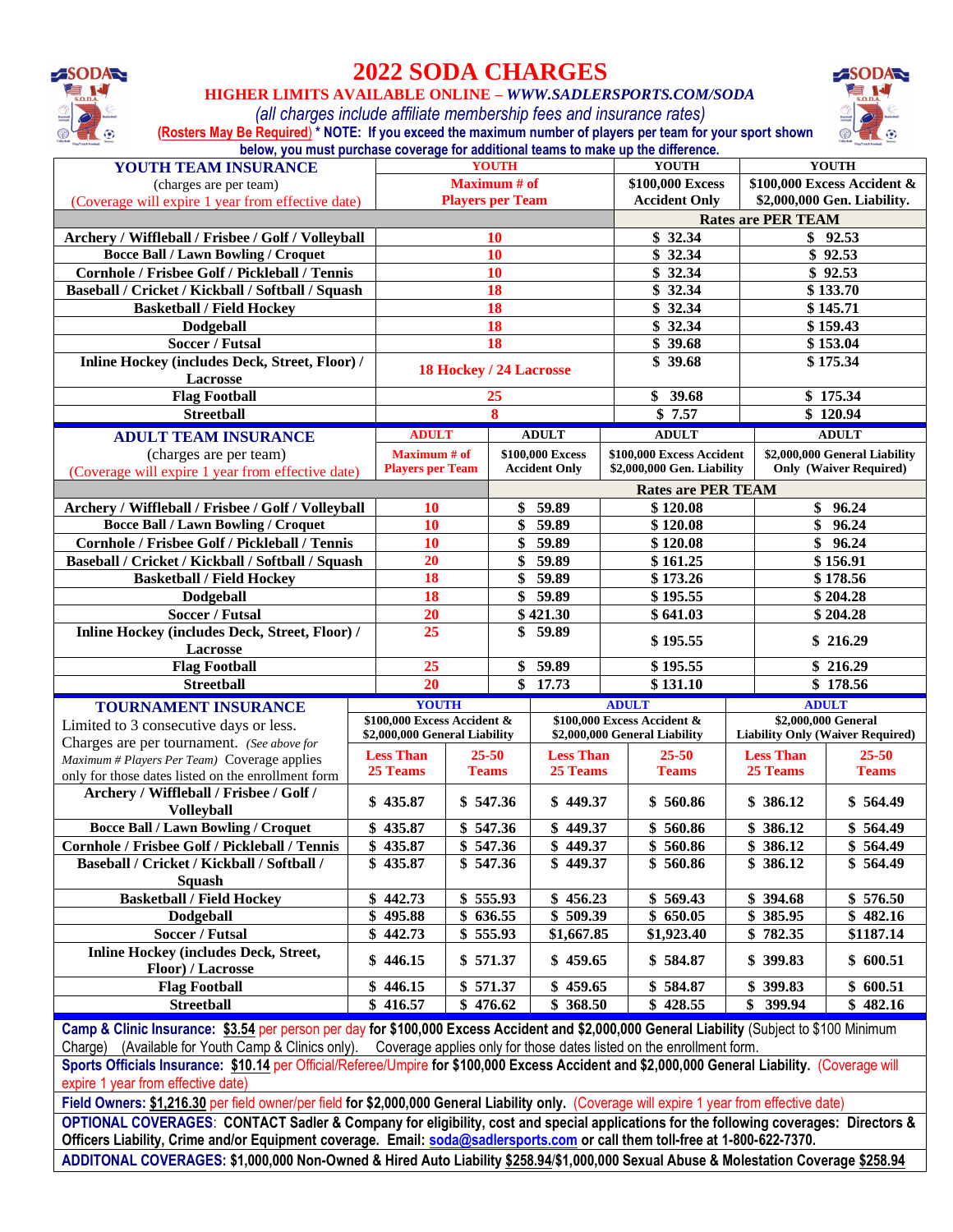

## **2022 SODA CHARGES**

#### *\$5,000,000 General Liability - WWW.SADLERSPORTS.COM/SODA*

*(all charges include affiliate membership fees and insurance rates)* **(Rosters May Be Required) \* NOTE: If you exceed the maximum number of players per team for your sport shown** 



| <b>YOUTH</b><br><b>YOUTH</b><br>YOUTH TEAM INSURANCE<br><b>Maximum</b> # of<br>\$100,000 Excess<br>\$100,000 Excess Accident &<br>(charges are per team)<br>\$5,000,000 Gen. Liability.<br><b>Players per Team</b><br><b>Accident Only</b><br>(Coverage will expire 1 year from effective date)<br><b>Rates are PER TEAM</b><br>\$32.34<br>Archery / Wiffleball / Frisbee / Golf / Volleyball<br>\$100.49<br><b>10</b><br><b>Bocce Ball / Lawn Bowling / Croquet</b><br>\$32.34<br>10<br>\$100.49<br>Cornhole / Frisbee Golf / Pickleball / Tennis<br>10<br>\$32.34<br>\$100.49<br>18<br>Baseball / Cricket / Kickball / Softball / Squash<br>\$32.34<br>\$145.65<br>18<br>\$32.34<br>\$160.32<br><b>Basketball / Field Hockey</b><br>18<br>\$32.34<br>Dodgeball<br>\$175.36<br><b>Soccer / Futsal</b><br>18<br>\$39.68<br>\$167.65<br>Inline Hockey (includes Deck, Street, Floor) /<br>\$39.68<br>\$192.60<br>18 Hockey / 24 Lacrosse<br>Lacrosse<br><b>Flag Football</b><br>\$39.68<br>\$192.60<br>25<br><b>Streetball</b><br>8<br>\$135.54<br>\$7.57<br><b>ADULT</b><br><b>ADULT</b><br><b>ADULT</b><br><b>ADULT TEAM INSURANCE</b><br><b>ADULT</b><br><b>Maximum</b> # of<br>\$100,000 Excess<br>\$100,000 Excess Accident<br>\$5,000,000 General Liability<br>(charges are per team)<br><b>Only (Waiver Required)</b><br><b>Players per Team</b><br><b>Accident Only</b><br>\$5,000,000 Gen. Liability<br>(Coverage will expire 1 year from effective date)<br><b>Rates are PER TEAM</b><br>59.89<br>\$128.05<br>\$108.19<br>Archery / Wiffleball / Frisbee / Golf / Volleyball<br><b>10</b><br>\$<br><b>Bocce Ball / Lawn Bowling / Croquet</b><br>\$108.19<br>10<br>\$<br>59.89<br>\$128.05<br>59.89<br>Cornhole / Frisbee Golf / Pickleball / Tennis<br>10<br>\$<br>\$128.05<br>\$108.19<br>59.89<br>20<br>\$173.20<br>\$175.50<br>Baseball / Cricket / Kickball / Softball / Squash<br>\$<br>18<br>59.89<br>\$<br>\$187.87<br>\$201.14<br><b>Basketball / Field Hockey</b><br>18<br>$\mathbf{\$}$<br>59.89<br>\$229.51<br>Dodgeball<br>\$202.92<br><b>Soccer / Futsal</b><br>\$421.30<br>\$668.92<br>\$229.51<br>20<br>Inline Hockey (includes Deck, Street, Floor) /<br>25<br>59.89<br>\$<br>\$212.82<br>\$242.85<br>Lacrosse<br>25<br>\$59.89<br><b>Flag Football</b><br>\$212.82<br>\$242.85<br>\$<br>\$145.71<br>\$201.14<br>20<br>17.73<br><b>Streetball</b><br><b>YOUTH</b><br><b>ADULT</b><br><b>ADULT</b><br><b>TOURNAMENT INSURANCE</b><br>\$100,000 Excess Accident &<br>\$5,000,000 General<br>\$100,000 Excess Accident &<br>Limited to 3 consecutive days or less.<br>\$5,000,000 General Liability<br>\$5,000,000 General Liability<br><b>Liability Only (Waiver Required)</b><br>Charges are per tournament. (See above for<br><b>Less Than</b><br><b>Less Than</b><br>$25 - 50$<br>$25 - 50$<br><b>Less Than</b><br>$25 - 50$<br>Maximum # Players Per Team) Coverage applies<br>25 Teams<br><b>Teams</b><br>25 Teams<br><b>Teams</b><br>25 Teams<br><b>Teams</b><br>only for those dates listed on the enrollment form<br>Archery / Wiffleball / Frisbee / Golf /<br>\$591.18<br>\$479.92<br>\$604.68<br>\$435.25<br>\$634.87<br>\$466.42<br><b>Volleyball</b><br><b>Bocce Ball / Lawn Bowl / Croquet</b><br>\$466.42<br>\$591.18<br>\$479.92<br>\$604.68<br>\$435.25<br>\$634.87<br>Cornhole / Frisbee Golf / Pickleball / Tennis<br>\$466.42<br>\$591.18<br>\$479.92<br>\$604.68<br>\$435.25<br>\$634.87<br>\$591.18<br>\$479.92<br>\$604.68<br>Baseball / Cricket / Kickball / Softball /<br>\$466.42<br>\$435.25<br>\$634.87<br><b>Squash</b><br>\$486.77<br>\$443.81<br>\$648.21<br><b>Basketball / Field Hockey</b><br>\$473.27<br>\$601.08<br>\$614.59<br>\$692.33<br>\$546.57<br>\$705.83<br>435.09<br>\$541.92<br>\$533.07<br>Dodgeball<br>\$<br><b>Soccer / Futsal</b><br>473.27<br>\$601.08<br>\$1,728.94<br>\$2,016.37<br>\$880.62<br>\$1,335.88<br>\$<br><b>Inline Hockey (includes Deck, Street,</b><br>\$619.18<br>\$478.03<br>\$491.53<br>\$632.68<br>\$450.30<br>\$676.21<br>Floor) / Lacrosse<br>\$619.18<br><b>Flag Football</b><br>\$478.03<br>\$491.52<br>\$632.68<br>\$450.30<br>\$676.21<br>\$453.75<br>\$521.77<br>\$368.50<br>\$473.70<br>\$450.41<br>\$541.92<br><b>Streetball</b><br>Camp & Clinic Insurance: \$4.87 per person per day for \$100,000 Excess Accident and \$5,000,000 General Liability (Subject to \$100 Minimum | below, you must purchase coverage for additional teams to make up the difference. |  |              |  |  |  |  |  |  |
|-----------------------------------------------------------------------------------------------------------------------------------------------------------------------------------------------------------------------------------------------------------------------------------------------------------------------------------------------------------------------------------------------------------------------------------------------------------------------------------------------------------------------------------------------------------------------------------------------------------------------------------------------------------------------------------------------------------------------------------------------------------------------------------------------------------------------------------------------------------------------------------------------------------------------------------------------------------------------------------------------------------------------------------------------------------------------------------------------------------------------------------------------------------------------------------------------------------------------------------------------------------------------------------------------------------------------------------------------------------------------------------------------------------------------------------------------------------------------------------------------------------------------------------------------------------------------------------------------------------------------------------------------------------------------------------------------------------------------------------------------------------------------------------------------------------------------------------------------------------------------------------------------------------------------------------------------------------------------------------------------------------------------------------------------------------------------------------------------------------------------------------------------------------------------------------------------------------------------------------------------------------------------------------------------------------------------------------------------------------------------------------------------------------------------------------------------------------------------------------------------------------------------------------------------------------------------------------------------------------------------------------------------------------------------------------------------------------------------------------------------------------------------------------------------------------------------------------------------------------------------------------------------------------------------------------------------------------------------------------------------------------------------------------------------------------------------------------------------------------------------------------------------------------------------------------------------------------------------------------------------------------------------------------------------------------------------------------------------------------------------------------------------------------------------------------------------------------------------------------------------------------------------------------------------------------------------------------------------------------------------------------------------------------------------------------------------------------------------------------------------------------------------------------------------------------------------------------------------------------------------------------------------------------------------------------------------------------------------------------------------------------------------------------------------------------------------------------------------------------------------------------------------------------------------------------------------------------------------------------------------------------------------------------------------------------------------------------------------------------------------------------------|-----------------------------------------------------------------------------------|--|--------------|--|--|--|--|--|--|
|                                                                                                                                                                                                                                                                                                                                                                                                                                                                                                                                                                                                                                                                                                                                                                                                                                                                                                                                                                                                                                                                                                                                                                                                                                                                                                                                                                                                                                                                                                                                                                                                                                                                                                                                                                                                                                                                                                                                                                                                                                                                                                                                                                                                                                                                                                                                                                                                                                                                                                                                                                                                                                                                                                                                                                                                                                                                                                                                                                                                                                                                                                                                                                                                                                                                                                                                                                                                                                                                                                                                                                                                                                                                                                                                                                                                                                                                                                                                                                                                                                                                                                                                                                                                                                                                                                                                                                                         |                                                                                   |  | <b>YOUTH</b> |  |  |  |  |  |  |
|                                                                                                                                                                                                                                                                                                                                                                                                                                                                                                                                                                                                                                                                                                                                                                                                                                                                                                                                                                                                                                                                                                                                                                                                                                                                                                                                                                                                                                                                                                                                                                                                                                                                                                                                                                                                                                                                                                                                                                                                                                                                                                                                                                                                                                                                                                                                                                                                                                                                                                                                                                                                                                                                                                                                                                                                                                                                                                                                                                                                                                                                                                                                                                                                                                                                                                                                                                                                                                                                                                                                                                                                                                                                                                                                                                                                                                                                                                                                                                                                                                                                                                                                                                                                                                                                                                                                                                                         |                                                                                   |  |              |  |  |  |  |  |  |
|                                                                                                                                                                                                                                                                                                                                                                                                                                                                                                                                                                                                                                                                                                                                                                                                                                                                                                                                                                                                                                                                                                                                                                                                                                                                                                                                                                                                                                                                                                                                                                                                                                                                                                                                                                                                                                                                                                                                                                                                                                                                                                                                                                                                                                                                                                                                                                                                                                                                                                                                                                                                                                                                                                                                                                                                                                                                                                                                                                                                                                                                                                                                                                                                                                                                                                                                                                                                                                                                                                                                                                                                                                                                                                                                                                                                                                                                                                                                                                                                                                                                                                                                                                                                                                                                                                                                                                                         |                                                                                   |  |              |  |  |  |  |  |  |
|                                                                                                                                                                                                                                                                                                                                                                                                                                                                                                                                                                                                                                                                                                                                                                                                                                                                                                                                                                                                                                                                                                                                                                                                                                                                                                                                                                                                                                                                                                                                                                                                                                                                                                                                                                                                                                                                                                                                                                                                                                                                                                                                                                                                                                                                                                                                                                                                                                                                                                                                                                                                                                                                                                                                                                                                                                                                                                                                                                                                                                                                                                                                                                                                                                                                                                                                                                                                                                                                                                                                                                                                                                                                                                                                                                                                                                                                                                                                                                                                                                                                                                                                                                                                                                                                                                                                                                                         |                                                                                   |  |              |  |  |  |  |  |  |
|                                                                                                                                                                                                                                                                                                                                                                                                                                                                                                                                                                                                                                                                                                                                                                                                                                                                                                                                                                                                                                                                                                                                                                                                                                                                                                                                                                                                                                                                                                                                                                                                                                                                                                                                                                                                                                                                                                                                                                                                                                                                                                                                                                                                                                                                                                                                                                                                                                                                                                                                                                                                                                                                                                                                                                                                                                                                                                                                                                                                                                                                                                                                                                                                                                                                                                                                                                                                                                                                                                                                                                                                                                                                                                                                                                                                                                                                                                                                                                                                                                                                                                                                                                                                                                                                                                                                                                                         |                                                                                   |  |              |  |  |  |  |  |  |
|                                                                                                                                                                                                                                                                                                                                                                                                                                                                                                                                                                                                                                                                                                                                                                                                                                                                                                                                                                                                                                                                                                                                                                                                                                                                                                                                                                                                                                                                                                                                                                                                                                                                                                                                                                                                                                                                                                                                                                                                                                                                                                                                                                                                                                                                                                                                                                                                                                                                                                                                                                                                                                                                                                                                                                                                                                                                                                                                                                                                                                                                                                                                                                                                                                                                                                                                                                                                                                                                                                                                                                                                                                                                                                                                                                                                                                                                                                                                                                                                                                                                                                                                                                                                                                                                                                                                                                                         |                                                                                   |  |              |  |  |  |  |  |  |
|                                                                                                                                                                                                                                                                                                                                                                                                                                                                                                                                                                                                                                                                                                                                                                                                                                                                                                                                                                                                                                                                                                                                                                                                                                                                                                                                                                                                                                                                                                                                                                                                                                                                                                                                                                                                                                                                                                                                                                                                                                                                                                                                                                                                                                                                                                                                                                                                                                                                                                                                                                                                                                                                                                                                                                                                                                                                                                                                                                                                                                                                                                                                                                                                                                                                                                                                                                                                                                                                                                                                                                                                                                                                                                                                                                                                                                                                                                                                                                                                                                                                                                                                                                                                                                                                                                                                                                                         |                                                                                   |  |              |  |  |  |  |  |  |
|                                                                                                                                                                                                                                                                                                                                                                                                                                                                                                                                                                                                                                                                                                                                                                                                                                                                                                                                                                                                                                                                                                                                                                                                                                                                                                                                                                                                                                                                                                                                                                                                                                                                                                                                                                                                                                                                                                                                                                                                                                                                                                                                                                                                                                                                                                                                                                                                                                                                                                                                                                                                                                                                                                                                                                                                                                                                                                                                                                                                                                                                                                                                                                                                                                                                                                                                                                                                                                                                                                                                                                                                                                                                                                                                                                                                                                                                                                                                                                                                                                                                                                                                                                                                                                                                                                                                                                                         |                                                                                   |  |              |  |  |  |  |  |  |
|                                                                                                                                                                                                                                                                                                                                                                                                                                                                                                                                                                                                                                                                                                                                                                                                                                                                                                                                                                                                                                                                                                                                                                                                                                                                                                                                                                                                                                                                                                                                                                                                                                                                                                                                                                                                                                                                                                                                                                                                                                                                                                                                                                                                                                                                                                                                                                                                                                                                                                                                                                                                                                                                                                                                                                                                                                                                                                                                                                                                                                                                                                                                                                                                                                                                                                                                                                                                                                                                                                                                                                                                                                                                                                                                                                                                                                                                                                                                                                                                                                                                                                                                                                                                                                                                                                                                                                                         |                                                                                   |  |              |  |  |  |  |  |  |
|                                                                                                                                                                                                                                                                                                                                                                                                                                                                                                                                                                                                                                                                                                                                                                                                                                                                                                                                                                                                                                                                                                                                                                                                                                                                                                                                                                                                                                                                                                                                                                                                                                                                                                                                                                                                                                                                                                                                                                                                                                                                                                                                                                                                                                                                                                                                                                                                                                                                                                                                                                                                                                                                                                                                                                                                                                                                                                                                                                                                                                                                                                                                                                                                                                                                                                                                                                                                                                                                                                                                                                                                                                                                                                                                                                                                                                                                                                                                                                                                                                                                                                                                                                                                                                                                                                                                                                                         |                                                                                   |  |              |  |  |  |  |  |  |
|                                                                                                                                                                                                                                                                                                                                                                                                                                                                                                                                                                                                                                                                                                                                                                                                                                                                                                                                                                                                                                                                                                                                                                                                                                                                                                                                                                                                                                                                                                                                                                                                                                                                                                                                                                                                                                                                                                                                                                                                                                                                                                                                                                                                                                                                                                                                                                                                                                                                                                                                                                                                                                                                                                                                                                                                                                                                                                                                                                                                                                                                                                                                                                                                                                                                                                                                                                                                                                                                                                                                                                                                                                                                                                                                                                                                                                                                                                                                                                                                                                                                                                                                                                                                                                                                                                                                                                                         |                                                                                   |  |              |  |  |  |  |  |  |
|                                                                                                                                                                                                                                                                                                                                                                                                                                                                                                                                                                                                                                                                                                                                                                                                                                                                                                                                                                                                                                                                                                                                                                                                                                                                                                                                                                                                                                                                                                                                                                                                                                                                                                                                                                                                                                                                                                                                                                                                                                                                                                                                                                                                                                                                                                                                                                                                                                                                                                                                                                                                                                                                                                                                                                                                                                                                                                                                                                                                                                                                                                                                                                                                                                                                                                                                                                                                                                                                                                                                                                                                                                                                                                                                                                                                                                                                                                                                                                                                                                                                                                                                                                                                                                                                                                                                                                                         |                                                                                   |  |              |  |  |  |  |  |  |
|                                                                                                                                                                                                                                                                                                                                                                                                                                                                                                                                                                                                                                                                                                                                                                                                                                                                                                                                                                                                                                                                                                                                                                                                                                                                                                                                                                                                                                                                                                                                                                                                                                                                                                                                                                                                                                                                                                                                                                                                                                                                                                                                                                                                                                                                                                                                                                                                                                                                                                                                                                                                                                                                                                                                                                                                                                                                                                                                                                                                                                                                                                                                                                                                                                                                                                                                                                                                                                                                                                                                                                                                                                                                                                                                                                                                                                                                                                                                                                                                                                                                                                                                                                                                                                                                                                                                                                                         |                                                                                   |  |              |  |  |  |  |  |  |
|                                                                                                                                                                                                                                                                                                                                                                                                                                                                                                                                                                                                                                                                                                                                                                                                                                                                                                                                                                                                                                                                                                                                                                                                                                                                                                                                                                                                                                                                                                                                                                                                                                                                                                                                                                                                                                                                                                                                                                                                                                                                                                                                                                                                                                                                                                                                                                                                                                                                                                                                                                                                                                                                                                                                                                                                                                                                                                                                                                                                                                                                                                                                                                                                                                                                                                                                                                                                                                                                                                                                                                                                                                                                                                                                                                                                                                                                                                                                                                                                                                                                                                                                                                                                                                                                                                                                                                                         |                                                                                   |  |              |  |  |  |  |  |  |
|                                                                                                                                                                                                                                                                                                                                                                                                                                                                                                                                                                                                                                                                                                                                                                                                                                                                                                                                                                                                                                                                                                                                                                                                                                                                                                                                                                                                                                                                                                                                                                                                                                                                                                                                                                                                                                                                                                                                                                                                                                                                                                                                                                                                                                                                                                                                                                                                                                                                                                                                                                                                                                                                                                                                                                                                                                                                                                                                                                                                                                                                                                                                                                                                                                                                                                                                                                                                                                                                                                                                                                                                                                                                                                                                                                                                                                                                                                                                                                                                                                                                                                                                                                                                                                                                                                                                                                                         |                                                                                   |  |              |  |  |  |  |  |  |
|                                                                                                                                                                                                                                                                                                                                                                                                                                                                                                                                                                                                                                                                                                                                                                                                                                                                                                                                                                                                                                                                                                                                                                                                                                                                                                                                                                                                                                                                                                                                                                                                                                                                                                                                                                                                                                                                                                                                                                                                                                                                                                                                                                                                                                                                                                                                                                                                                                                                                                                                                                                                                                                                                                                                                                                                                                                                                                                                                                                                                                                                                                                                                                                                                                                                                                                                                                                                                                                                                                                                                                                                                                                                                                                                                                                                                                                                                                                                                                                                                                                                                                                                                                                                                                                                                                                                                                                         |                                                                                   |  |              |  |  |  |  |  |  |
|                                                                                                                                                                                                                                                                                                                                                                                                                                                                                                                                                                                                                                                                                                                                                                                                                                                                                                                                                                                                                                                                                                                                                                                                                                                                                                                                                                                                                                                                                                                                                                                                                                                                                                                                                                                                                                                                                                                                                                                                                                                                                                                                                                                                                                                                                                                                                                                                                                                                                                                                                                                                                                                                                                                                                                                                                                                                                                                                                                                                                                                                                                                                                                                                                                                                                                                                                                                                                                                                                                                                                                                                                                                                                                                                                                                                                                                                                                                                                                                                                                                                                                                                                                                                                                                                                                                                                                                         |                                                                                   |  |              |  |  |  |  |  |  |
|                                                                                                                                                                                                                                                                                                                                                                                                                                                                                                                                                                                                                                                                                                                                                                                                                                                                                                                                                                                                                                                                                                                                                                                                                                                                                                                                                                                                                                                                                                                                                                                                                                                                                                                                                                                                                                                                                                                                                                                                                                                                                                                                                                                                                                                                                                                                                                                                                                                                                                                                                                                                                                                                                                                                                                                                                                                                                                                                                                                                                                                                                                                                                                                                                                                                                                                                                                                                                                                                                                                                                                                                                                                                                                                                                                                                                                                                                                                                                                                                                                                                                                                                                                                                                                                                                                                                                                                         |                                                                                   |  |              |  |  |  |  |  |  |
|                                                                                                                                                                                                                                                                                                                                                                                                                                                                                                                                                                                                                                                                                                                                                                                                                                                                                                                                                                                                                                                                                                                                                                                                                                                                                                                                                                                                                                                                                                                                                                                                                                                                                                                                                                                                                                                                                                                                                                                                                                                                                                                                                                                                                                                                                                                                                                                                                                                                                                                                                                                                                                                                                                                                                                                                                                                                                                                                                                                                                                                                                                                                                                                                                                                                                                                                                                                                                                                                                                                                                                                                                                                                                                                                                                                                                                                                                                                                                                                                                                                                                                                                                                                                                                                                                                                                                                                         |                                                                                   |  |              |  |  |  |  |  |  |
|                                                                                                                                                                                                                                                                                                                                                                                                                                                                                                                                                                                                                                                                                                                                                                                                                                                                                                                                                                                                                                                                                                                                                                                                                                                                                                                                                                                                                                                                                                                                                                                                                                                                                                                                                                                                                                                                                                                                                                                                                                                                                                                                                                                                                                                                                                                                                                                                                                                                                                                                                                                                                                                                                                                                                                                                                                                                                                                                                                                                                                                                                                                                                                                                                                                                                                                                                                                                                                                                                                                                                                                                                                                                                                                                                                                                                                                                                                                                                                                                                                                                                                                                                                                                                                                                                                                                                                                         |                                                                                   |  |              |  |  |  |  |  |  |
|                                                                                                                                                                                                                                                                                                                                                                                                                                                                                                                                                                                                                                                                                                                                                                                                                                                                                                                                                                                                                                                                                                                                                                                                                                                                                                                                                                                                                                                                                                                                                                                                                                                                                                                                                                                                                                                                                                                                                                                                                                                                                                                                                                                                                                                                                                                                                                                                                                                                                                                                                                                                                                                                                                                                                                                                                                                                                                                                                                                                                                                                                                                                                                                                                                                                                                                                                                                                                                                                                                                                                                                                                                                                                                                                                                                                                                                                                                                                                                                                                                                                                                                                                                                                                                                                                                                                                                                         |                                                                                   |  |              |  |  |  |  |  |  |
|                                                                                                                                                                                                                                                                                                                                                                                                                                                                                                                                                                                                                                                                                                                                                                                                                                                                                                                                                                                                                                                                                                                                                                                                                                                                                                                                                                                                                                                                                                                                                                                                                                                                                                                                                                                                                                                                                                                                                                                                                                                                                                                                                                                                                                                                                                                                                                                                                                                                                                                                                                                                                                                                                                                                                                                                                                                                                                                                                                                                                                                                                                                                                                                                                                                                                                                                                                                                                                                                                                                                                                                                                                                                                                                                                                                                                                                                                                                                                                                                                                                                                                                                                                                                                                                                                                                                                                                         |                                                                                   |  |              |  |  |  |  |  |  |
|                                                                                                                                                                                                                                                                                                                                                                                                                                                                                                                                                                                                                                                                                                                                                                                                                                                                                                                                                                                                                                                                                                                                                                                                                                                                                                                                                                                                                                                                                                                                                                                                                                                                                                                                                                                                                                                                                                                                                                                                                                                                                                                                                                                                                                                                                                                                                                                                                                                                                                                                                                                                                                                                                                                                                                                                                                                                                                                                                                                                                                                                                                                                                                                                                                                                                                                                                                                                                                                                                                                                                                                                                                                                                                                                                                                                                                                                                                                                                                                                                                                                                                                                                                                                                                                                                                                                                                                         |                                                                                   |  |              |  |  |  |  |  |  |
|                                                                                                                                                                                                                                                                                                                                                                                                                                                                                                                                                                                                                                                                                                                                                                                                                                                                                                                                                                                                                                                                                                                                                                                                                                                                                                                                                                                                                                                                                                                                                                                                                                                                                                                                                                                                                                                                                                                                                                                                                                                                                                                                                                                                                                                                                                                                                                                                                                                                                                                                                                                                                                                                                                                                                                                                                                                                                                                                                                                                                                                                                                                                                                                                                                                                                                                                                                                                                                                                                                                                                                                                                                                                                                                                                                                                                                                                                                                                                                                                                                                                                                                                                                                                                                                                                                                                                                                         |                                                                                   |  |              |  |  |  |  |  |  |
|                                                                                                                                                                                                                                                                                                                                                                                                                                                                                                                                                                                                                                                                                                                                                                                                                                                                                                                                                                                                                                                                                                                                                                                                                                                                                                                                                                                                                                                                                                                                                                                                                                                                                                                                                                                                                                                                                                                                                                                                                                                                                                                                                                                                                                                                                                                                                                                                                                                                                                                                                                                                                                                                                                                                                                                                                                                                                                                                                                                                                                                                                                                                                                                                                                                                                                                                                                                                                                                                                                                                                                                                                                                                                                                                                                                                                                                                                                                                                                                                                                                                                                                                                                                                                                                                                                                                                                                         |                                                                                   |  |              |  |  |  |  |  |  |
|                                                                                                                                                                                                                                                                                                                                                                                                                                                                                                                                                                                                                                                                                                                                                                                                                                                                                                                                                                                                                                                                                                                                                                                                                                                                                                                                                                                                                                                                                                                                                                                                                                                                                                                                                                                                                                                                                                                                                                                                                                                                                                                                                                                                                                                                                                                                                                                                                                                                                                                                                                                                                                                                                                                                                                                                                                                                                                                                                                                                                                                                                                                                                                                                                                                                                                                                                                                                                                                                                                                                                                                                                                                                                                                                                                                                                                                                                                                                                                                                                                                                                                                                                                                                                                                                                                                                                                                         |                                                                                   |  |              |  |  |  |  |  |  |
|                                                                                                                                                                                                                                                                                                                                                                                                                                                                                                                                                                                                                                                                                                                                                                                                                                                                                                                                                                                                                                                                                                                                                                                                                                                                                                                                                                                                                                                                                                                                                                                                                                                                                                                                                                                                                                                                                                                                                                                                                                                                                                                                                                                                                                                                                                                                                                                                                                                                                                                                                                                                                                                                                                                                                                                                                                                                                                                                                                                                                                                                                                                                                                                                                                                                                                                                                                                                                                                                                                                                                                                                                                                                                                                                                                                                                                                                                                                                                                                                                                                                                                                                                                                                                                                                                                                                                                                         |                                                                                   |  |              |  |  |  |  |  |  |
|                                                                                                                                                                                                                                                                                                                                                                                                                                                                                                                                                                                                                                                                                                                                                                                                                                                                                                                                                                                                                                                                                                                                                                                                                                                                                                                                                                                                                                                                                                                                                                                                                                                                                                                                                                                                                                                                                                                                                                                                                                                                                                                                                                                                                                                                                                                                                                                                                                                                                                                                                                                                                                                                                                                                                                                                                                                                                                                                                                                                                                                                                                                                                                                                                                                                                                                                                                                                                                                                                                                                                                                                                                                                                                                                                                                                                                                                                                                                                                                                                                                                                                                                                                                                                                                                                                                                                                                         |                                                                                   |  |              |  |  |  |  |  |  |
|                                                                                                                                                                                                                                                                                                                                                                                                                                                                                                                                                                                                                                                                                                                                                                                                                                                                                                                                                                                                                                                                                                                                                                                                                                                                                                                                                                                                                                                                                                                                                                                                                                                                                                                                                                                                                                                                                                                                                                                                                                                                                                                                                                                                                                                                                                                                                                                                                                                                                                                                                                                                                                                                                                                                                                                                                                                                                                                                                                                                                                                                                                                                                                                                                                                                                                                                                                                                                                                                                                                                                                                                                                                                                                                                                                                                                                                                                                                                                                                                                                                                                                                                                                                                                                                                                                                                                                                         |                                                                                   |  |              |  |  |  |  |  |  |
|                                                                                                                                                                                                                                                                                                                                                                                                                                                                                                                                                                                                                                                                                                                                                                                                                                                                                                                                                                                                                                                                                                                                                                                                                                                                                                                                                                                                                                                                                                                                                                                                                                                                                                                                                                                                                                                                                                                                                                                                                                                                                                                                                                                                                                                                                                                                                                                                                                                                                                                                                                                                                                                                                                                                                                                                                                                                                                                                                                                                                                                                                                                                                                                                                                                                                                                                                                                                                                                                                                                                                                                                                                                                                                                                                                                                                                                                                                                                                                                                                                                                                                                                                                                                                                                                                                                                                                                         |                                                                                   |  |              |  |  |  |  |  |  |
|                                                                                                                                                                                                                                                                                                                                                                                                                                                                                                                                                                                                                                                                                                                                                                                                                                                                                                                                                                                                                                                                                                                                                                                                                                                                                                                                                                                                                                                                                                                                                                                                                                                                                                                                                                                                                                                                                                                                                                                                                                                                                                                                                                                                                                                                                                                                                                                                                                                                                                                                                                                                                                                                                                                                                                                                                                                                                                                                                                                                                                                                                                                                                                                                                                                                                                                                                                                                                                                                                                                                                                                                                                                                                                                                                                                                                                                                                                                                                                                                                                                                                                                                                                                                                                                                                                                                                                                         |                                                                                   |  |              |  |  |  |  |  |  |
|                                                                                                                                                                                                                                                                                                                                                                                                                                                                                                                                                                                                                                                                                                                                                                                                                                                                                                                                                                                                                                                                                                                                                                                                                                                                                                                                                                                                                                                                                                                                                                                                                                                                                                                                                                                                                                                                                                                                                                                                                                                                                                                                                                                                                                                                                                                                                                                                                                                                                                                                                                                                                                                                                                                                                                                                                                                                                                                                                                                                                                                                                                                                                                                                                                                                                                                                                                                                                                                                                                                                                                                                                                                                                                                                                                                                                                                                                                                                                                                                                                                                                                                                                                                                                                                                                                                                                                                         |                                                                                   |  |              |  |  |  |  |  |  |
|                                                                                                                                                                                                                                                                                                                                                                                                                                                                                                                                                                                                                                                                                                                                                                                                                                                                                                                                                                                                                                                                                                                                                                                                                                                                                                                                                                                                                                                                                                                                                                                                                                                                                                                                                                                                                                                                                                                                                                                                                                                                                                                                                                                                                                                                                                                                                                                                                                                                                                                                                                                                                                                                                                                                                                                                                                                                                                                                                                                                                                                                                                                                                                                                                                                                                                                                                                                                                                                                                                                                                                                                                                                                                                                                                                                                                                                                                                                                                                                                                                                                                                                                                                                                                                                                                                                                                                                         |                                                                                   |  |              |  |  |  |  |  |  |
|                                                                                                                                                                                                                                                                                                                                                                                                                                                                                                                                                                                                                                                                                                                                                                                                                                                                                                                                                                                                                                                                                                                                                                                                                                                                                                                                                                                                                                                                                                                                                                                                                                                                                                                                                                                                                                                                                                                                                                                                                                                                                                                                                                                                                                                                                                                                                                                                                                                                                                                                                                                                                                                                                                                                                                                                                                                                                                                                                                                                                                                                                                                                                                                                                                                                                                                                                                                                                                                                                                                                                                                                                                                                                                                                                                                                                                                                                                                                                                                                                                                                                                                                                                                                                                                                                                                                                                                         |                                                                                   |  |              |  |  |  |  |  |  |
|                                                                                                                                                                                                                                                                                                                                                                                                                                                                                                                                                                                                                                                                                                                                                                                                                                                                                                                                                                                                                                                                                                                                                                                                                                                                                                                                                                                                                                                                                                                                                                                                                                                                                                                                                                                                                                                                                                                                                                                                                                                                                                                                                                                                                                                                                                                                                                                                                                                                                                                                                                                                                                                                                                                                                                                                                                                                                                                                                                                                                                                                                                                                                                                                                                                                                                                                                                                                                                                                                                                                                                                                                                                                                                                                                                                                                                                                                                                                                                                                                                                                                                                                                                                                                                                                                                                                                                                         |                                                                                   |  |              |  |  |  |  |  |  |
|                                                                                                                                                                                                                                                                                                                                                                                                                                                                                                                                                                                                                                                                                                                                                                                                                                                                                                                                                                                                                                                                                                                                                                                                                                                                                                                                                                                                                                                                                                                                                                                                                                                                                                                                                                                                                                                                                                                                                                                                                                                                                                                                                                                                                                                                                                                                                                                                                                                                                                                                                                                                                                                                                                                                                                                                                                                                                                                                                                                                                                                                                                                                                                                                                                                                                                                                                                                                                                                                                                                                                                                                                                                                                                                                                                                                                                                                                                                                                                                                                                                                                                                                                                                                                                                                                                                                                                                         |                                                                                   |  |              |  |  |  |  |  |  |
|                                                                                                                                                                                                                                                                                                                                                                                                                                                                                                                                                                                                                                                                                                                                                                                                                                                                                                                                                                                                                                                                                                                                                                                                                                                                                                                                                                                                                                                                                                                                                                                                                                                                                                                                                                                                                                                                                                                                                                                                                                                                                                                                                                                                                                                                                                                                                                                                                                                                                                                                                                                                                                                                                                                                                                                                                                                                                                                                                                                                                                                                                                                                                                                                                                                                                                                                                                                                                                                                                                                                                                                                                                                                                                                                                                                                                                                                                                                                                                                                                                                                                                                                                                                                                                                                                                                                                                                         |                                                                                   |  |              |  |  |  |  |  |  |
|                                                                                                                                                                                                                                                                                                                                                                                                                                                                                                                                                                                                                                                                                                                                                                                                                                                                                                                                                                                                                                                                                                                                                                                                                                                                                                                                                                                                                                                                                                                                                                                                                                                                                                                                                                                                                                                                                                                                                                                                                                                                                                                                                                                                                                                                                                                                                                                                                                                                                                                                                                                                                                                                                                                                                                                                                                                                                                                                                                                                                                                                                                                                                                                                                                                                                                                                                                                                                                                                                                                                                                                                                                                                                                                                                                                                                                                                                                                                                                                                                                                                                                                                                                                                                                                                                                                                                                                         |                                                                                   |  |              |  |  |  |  |  |  |
|                                                                                                                                                                                                                                                                                                                                                                                                                                                                                                                                                                                                                                                                                                                                                                                                                                                                                                                                                                                                                                                                                                                                                                                                                                                                                                                                                                                                                                                                                                                                                                                                                                                                                                                                                                                                                                                                                                                                                                                                                                                                                                                                                                                                                                                                                                                                                                                                                                                                                                                                                                                                                                                                                                                                                                                                                                                                                                                                                                                                                                                                                                                                                                                                                                                                                                                                                                                                                                                                                                                                                                                                                                                                                                                                                                                                                                                                                                                                                                                                                                                                                                                                                                                                                                                                                                                                                                                         |                                                                                   |  |              |  |  |  |  |  |  |
|                                                                                                                                                                                                                                                                                                                                                                                                                                                                                                                                                                                                                                                                                                                                                                                                                                                                                                                                                                                                                                                                                                                                                                                                                                                                                                                                                                                                                                                                                                                                                                                                                                                                                                                                                                                                                                                                                                                                                                                                                                                                                                                                                                                                                                                                                                                                                                                                                                                                                                                                                                                                                                                                                                                                                                                                                                                                                                                                                                                                                                                                                                                                                                                                                                                                                                                                                                                                                                                                                                                                                                                                                                                                                                                                                                                                                                                                                                                                                                                                                                                                                                                                                                                                                                                                                                                                                                                         |                                                                                   |  |              |  |  |  |  |  |  |
|                                                                                                                                                                                                                                                                                                                                                                                                                                                                                                                                                                                                                                                                                                                                                                                                                                                                                                                                                                                                                                                                                                                                                                                                                                                                                                                                                                                                                                                                                                                                                                                                                                                                                                                                                                                                                                                                                                                                                                                                                                                                                                                                                                                                                                                                                                                                                                                                                                                                                                                                                                                                                                                                                                                                                                                                                                                                                                                                                                                                                                                                                                                                                                                                                                                                                                                                                                                                                                                                                                                                                                                                                                                                                                                                                                                                                                                                                                                                                                                                                                                                                                                                                                                                                                                                                                                                                                                         |                                                                                   |  |              |  |  |  |  |  |  |
|                                                                                                                                                                                                                                                                                                                                                                                                                                                                                                                                                                                                                                                                                                                                                                                                                                                                                                                                                                                                                                                                                                                                                                                                                                                                                                                                                                                                                                                                                                                                                                                                                                                                                                                                                                                                                                                                                                                                                                                                                                                                                                                                                                                                                                                                                                                                                                                                                                                                                                                                                                                                                                                                                                                                                                                                                                                                                                                                                                                                                                                                                                                                                                                                                                                                                                                                                                                                                                                                                                                                                                                                                                                                                                                                                                                                                                                                                                                                                                                                                                                                                                                                                                                                                                                                                                                                                                                         |                                                                                   |  |              |  |  |  |  |  |  |
|                                                                                                                                                                                                                                                                                                                                                                                                                                                                                                                                                                                                                                                                                                                                                                                                                                                                                                                                                                                                                                                                                                                                                                                                                                                                                                                                                                                                                                                                                                                                                                                                                                                                                                                                                                                                                                                                                                                                                                                                                                                                                                                                                                                                                                                                                                                                                                                                                                                                                                                                                                                                                                                                                                                                                                                                                                                                                                                                                                                                                                                                                                                                                                                                                                                                                                                                                                                                                                                                                                                                                                                                                                                                                                                                                                                                                                                                                                                                                                                                                                                                                                                                                                                                                                                                                                                                                                                         |                                                                                   |  |              |  |  |  |  |  |  |
|                                                                                                                                                                                                                                                                                                                                                                                                                                                                                                                                                                                                                                                                                                                                                                                                                                                                                                                                                                                                                                                                                                                                                                                                                                                                                                                                                                                                                                                                                                                                                                                                                                                                                                                                                                                                                                                                                                                                                                                                                                                                                                                                                                                                                                                                                                                                                                                                                                                                                                                                                                                                                                                                                                                                                                                                                                                                                                                                                                                                                                                                                                                                                                                                                                                                                                                                                                                                                                                                                                                                                                                                                                                                                                                                                                                                                                                                                                                                                                                                                                                                                                                                                                                                                                                                                                                                                                                         |                                                                                   |  |              |  |  |  |  |  |  |
|                                                                                                                                                                                                                                                                                                                                                                                                                                                                                                                                                                                                                                                                                                                                                                                                                                                                                                                                                                                                                                                                                                                                                                                                                                                                                                                                                                                                                                                                                                                                                                                                                                                                                                                                                                                                                                                                                                                                                                                                                                                                                                                                                                                                                                                                                                                                                                                                                                                                                                                                                                                                                                                                                                                                                                                                                                                                                                                                                                                                                                                                                                                                                                                                                                                                                                                                                                                                                                                                                                                                                                                                                                                                                                                                                                                                                                                                                                                                                                                                                                                                                                                                                                                                                                                                                                                                                                                         |                                                                                   |  |              |  |  |  |  |  |  |
|                                                                                                                                                                                                                                                                                                                                                                                                                                                                                                                                                                                                                                                                                                                                                                                                                                                                                                                                                                                                                                                                                                                                                                                                                                                                                                                                                                                                                                                                                                                                                                                                                                                                                                                                                                                                                                                                                                                                                                                                                                                                                                                                                                                                                                                                                                                                                                                                                                                                                                                                                                                                                                                                                                                                                                                                                                                                                                                                                                                                                                                                                                                                                                                                                                                                                                                                                                                                                                                                                                                                                                                                                                                                                                                                                                                                                                                                                                                                                                                                                                                                                                                                                                                                                                                                                                                                                                                         |                                                                                   |  |              |  |  |  |  |  |  |
|                                                                                                                                                                                                                                                                                                                                                                                                                                                                                                                                                                                                                                                                                                                                                                                                                                                                                                                                                                                                                                                                                                                                                                                                                                                                                                                                                                                                                                                                                                                                                                                                                                                                                                                                                                                                                                                                                                                                                                                                                                                                                                                                                                                                                                                                                                                                                                                                                                                                                                                                                                                                                                                                                                                                                                                                                                                                                                                                                                                                                                                                                                                                                                                                                                                                                                                                                                                                                                                                                                                                                                                                                                                                                                                                                                                                                                                                                                                                                                                                                                                                                                                                                                                                                                                                                                                                                                                         |                                                                                   |  |              |  |  |  |  |  |  |
|                                                                                                                                                                                                                                                                                                                                                                                                                                                                                                                                                                                                                                                                                                                                                                                                                                                                                                                                                                                                                                                                                                                                                                                                                                                                                                                                                                                                                                                                                                                                                                                                                                                                                                                                                                                                                                                                                                                                                                                                                                                                                                                                                                                                                                                                                                                                                                                                                                                                                                                                                                                                                                                                                                                                                                                                                                                                                                                                                                                                                                                                                                                                                                                                                                                                                                                                                                                                                                                                                                                                                                                                                                                                                                                                                                                                                                                                                                                                                                                                                                                                                                                                                                                                                                                                                                                                                                                         |                                                                                   |  |              |  |  |  |  |  |  |
|                                                                                                                                                                                                                                                                                                                                                                                                                                                                                                                                                                                                                                                                                                                                                                                                                                                                                                                                                                                                                                                                                                                                                                                                                                                                                                                                                                                                                                                                                                                                                                                                                                                                                                                                                                                                                                                                                                                                                                                                                                                                                                                                                                                                                                                                                                                                                                                                                                                                                                                                                                                                                                                                                                                                                                                                                                                                                                                                                                                                                                                                                                                                                                                                                                                                                                                                                                                                                                                                                                                                                                                                                                                                                                                                                                                                                                                                                                                                                                                                                                                                                                                                                                                                                                                                                                                                                                                         |                                                                                   |  |              |  |  |  |  |  |  |

Charge) (Available for Youth Camp & Clinics only). Coverage applies only for those dates listed on the enrollment form.

**Sports Officials Insurance: \$11.47** per Official/Referee/Umpire **for \$100,000 Excess Accident and \$5,000,000 General Liability.** (Coverage will expire 1 year from effective date)

**Field Owners: \$1,367.69** per field owner/per field **for \$5,000,000 General Liability only.** (Coverage will expire 1 year from effective date)

**OPTIONAL COVERAGES: CONTACT Sadler & Company for eligibility, cost and special applications for the following coverages: Directors & Officers Liability, Crime and/or Equipment coverage. Email: [soda@sadlersports.com](mailto:soda@sadlersports.com) or call them toll-free at 1-800-622-7370. ADDITONAL COVERAGES: \$1,000,000 Non-Owned & Hired Auto Liability \$258.94/ \$1,000,000 Sexual Abuse & Molestation Coverage \$258.94**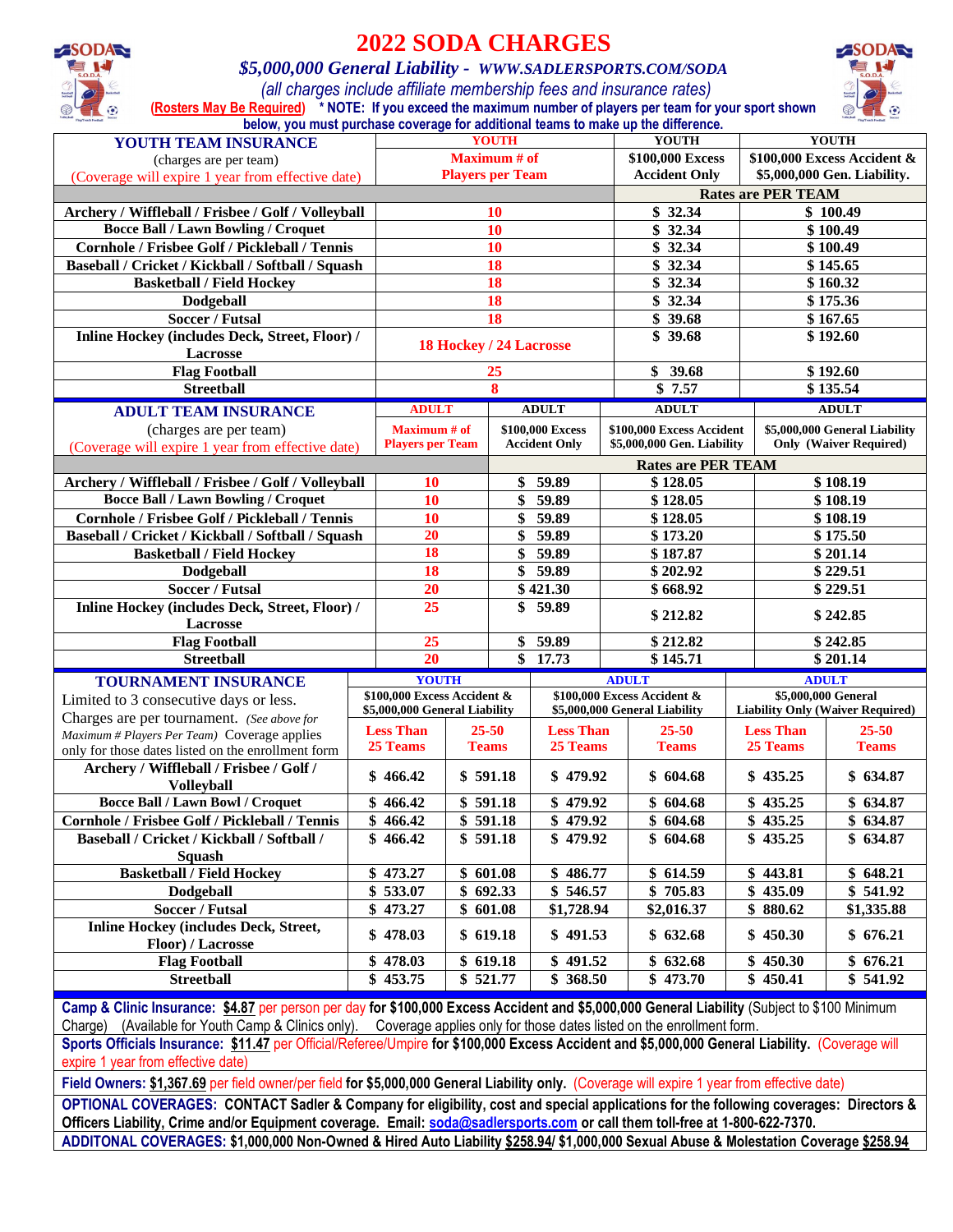|                                                                                 | SODA<br>2022 SODA Amateur Sports Membership Enrollment form<br>Rates Provided on Rate Chart are Effective 01-01-2022 to 12-31-2022<br>PLEASE PRINT CLEARLY                                                                                                                                                                                                                                                       |              |                                                                                                                                                                                                                                                                                                                                                                                                                                                  | For Higher Limits or to<br>Pay with a Credit Card<br>Apply online at:<br>www.sadlersports.com/soda<br>$\rightarrow$ Receive proof of coverage<br>instantly |                                      |     |                   |  |  |
|---------------------------------------------------------------------------------|------------------------------------------------------------------------------------------------------------------------------------------------------------------------------------------------------------------------------------------------------------------------------------------------------------------------------------------------------------------------------------------------------------------|--------------|--------------------------------------------------------------------------------------------------------------------------------------------------------------------------------------------------------------------------------------------------------------------------------------------------------------------------------------------------------------------------------------------------------------------------------------------------|------------------------------------------------------------------------------------------------------------------------------------------------------------|--------------------------------------|-----|-------------------|--|--|
|                                                                                 |                                                                                                                                                                                                                                                                                                                                                                                                                  |              | ORGANIZATION INFORMATION                                                                                                                                                                                                                                                                                                                                                                                                                         |                                                                                                                                                            |                                      |     |                   |  |  |
|                                                                                 |                                                                                                                                                                                                                                                                                                                                                                                                                  |              | <b>ORGANIZATION NAME</b> (league, team, tournament, camp, sports official, etc.) / IE: ENTITY TO BE INSURED:                                                                                                                                                                                                                                                                                                                                     |                                                                                                                                                            |                                      |     |                   |  |  |
| <b>Authorized Representative/Contact Name:</b>                                  |                                                                                                                                                                                                                                                                                                                                                                                                                  |              |                                                                                                                                                                                                                                                                                                                                                                                                                                                  |                                                                                                                                                            |                                      |     |                   |  |  |
| <b>Address:</b><br>City:<br>State:<br>Zip:                                      |                                                                                                                                                                                                                                                                                                                                                                                                                  |              |                                                                                                                                                                                                                                                                                                                                                                                                                                                  |                                                                                                                                                            |                                      |     |                   |  |  |
| <b>Phone:</b><br>Cell:                                                          |                                                                                                                                                                                                                                                                                                                                                                                                                  |              |                                                                                                                                                                                                                                                                                                                                                                                                                                                  |                                                                                                                                                            |                                      |     |                   |  |  |
| <b>Email:</b>                                                                   |                                                                                                                                                                                                                                                                                                                                                                                                                  |              |                                                                                                                                                                                                                                                                                                                                                                                                                                                  |                                                                                                                                                            |                                      |     |                   |  |  |
|                                                                                 | Alternate Authorized Contact: Alternate contact is for Sadler information only. Contact is not authorized to request changes without<br>approval from Primary Contact and will not receive this initial documentation. By providing his/her information below, you authorize<br>Sadler to discuss this account with the Alternate Contact and provide documents in the future.<br><b>Alternate Contact Name:</b> |              |                                                                                                                                                                                                                                                                                                                                                                                                                                                  |                                                                                                                                                            |                                      |     |                   |  |  |
| <b>Phone:</b>                                                                   |                                                                                                                                                                                                                                                                                                                                                                                                                  |              | <b>Email:</b>                                                                                                                                                                                                                                                                                                                                                                                                                                    |                                                                                                                                                            |                                      |     |                   |  |  |
|                                                                                 |                                                                                                                                                                                                                                                                                                                                                                                                                  |              | <b>EFFECTIVE DATE OF MEMBERSHIP/COVERAGE</b><br>Please indicate your preferred effective date. If no date is provided, your coverage will start the day the fully completed and accurate enrollment form<br>and payment are received by Sadler & Company. (For tournaments, the effective date should be the first day of the tournament.)<br><b>Effective Date:</b><br><b>CHOOSE TYPE OF COVERAGE DESIRED &amp; COMPLETE ASSOCIATED SECTION</b> |                                                                                                                                                            |                                      |     |                   |  |  |
|                                                                                 |                                                                                                                                                                                                                                                                                                                                                                                                                  |              | (i.e. Team/League or Tournament - Only One Type Per Enrollment Form)                                                                                                                                                                                                                                                                                                                                                                             |                                                                                                                                                            |                                      |     |                   |  |  |
| <b>Team/League</b><br>❏<br>Youth $\Box$ Adult<br>◻<br>⊔                         | <b>Team Name*:</b>                                                                                                                                                                                                                                                                                                                                                                                               |              | <b>Sport</b> (one sport per enrollment form):<br>Accident only $\Box$ Accident & General Liability $\Box$ General Liability only (Adult only)                                                                                                                                                                                                                                                                                                    |                                                                                                                                                            |                                      |     |                   |  |  |
| <b>Number of Players:</b>                                                       |                                                                                                                                                                                                                                                                                                                                                                                                                  |              | (Rosters may be required)<br><b>Charge Per Team</b>                                                                                                                                                                                                                                                                                                                                                                                              |                                                                                                                                                            |                                      |     |                   |  |  |
| <b>TEAM/LEAGUE</b><br><b>PREMIUM</b>                                            | <b>Number of Teams</b>                                                                                                                                                                                                                                                                                                                                                                                           | $\mathbf X$  | (from rate chart)                                                                                                                                                                                                                                                                                                                                                                                                                                | $=$                                                                                                                                                        |                                      |     | <b>Amount Due</b> |  |  |
| <b>COMPUTATION</b>                                                              |                                                                                                                                                                                                                                                                                                                                                                                                                  | $\mathbf{X}$ |                                                                                                                                                                                                                                                                                                                                                                                                                                                  | $=$                                                                                                                                                        |                                      |     |                   |  |  |
|                                                                                 |                                                                                                                                                                                                                                                                                                                                                                                                                  |              | *If you are applying for more than one team, please use the attached "league roster" to provide a list of all of the team names you are applying for                                                                                                                                                                                                                                                                                             |                                                                                                                                                            |                                      |     |                   |  |  |
| <b>Tournament</b><br>□<br>Youth $\Box$<br>◻<br>❏<br><b>Dates of Tournament:</b> | <b>Sport</b> (one sport per enrollment form):<br>Adult<br>to                                                                                                                                                                                                                                                                                                                                                     |              | Accident & General Liability $\Box$ General Liability only (Adult only)                                                                                                                                                                                                                                                                                                                                                                          |                                                                                                                                                            | (Must be 3 consecutive days or less) |     |                   |  |  |
| <b>TOURNAMENT</b>                                                               |                                                                                                                                                                                                                                                                                                                                                                                                                  |              | <b>Charge Per Tournament (from rate chart)</b>                                                                                                                                                                                                                                                                                                                                                                                                   | $=$                                                                                                                                                        |                                      |     | <b>Amount Due</b> |  |  |
| <b>PREMIUM</b><br><b>COMPUTATION</b>                                            |                                                                                                                                                                                                                                                                                                                                                                                                                  |              |                                                                                                                                                                                                                                                                                                                                                                                                                                                  | $=$                                                                                                                                                        |                                      |     |                   |  |  |
| <b>Youth Camp &amp; Clinic</b><br>❏                                             |                                                                                                                                                                                                                                                                                                                                                                                                                  |              | Sport (must be covered sport shown on rate chart):                                                                                                                                                                                                                                                                                                                                                                                               |                                                                                                                                                            |                                      |     |                   |  |  |
| <b>Camp Dates:</b>                                                              | to                                                                                                                                                                                                                                                                                                                                                                                                               |              |                                                                                                                                                                                                                                                                                                                                                                                                                                                  |                                                                                                                                                            |                                      |     |                   |  |  |
| <b>CAMP/CLINIC</b>                                                              | <b>Number of Campers</b>                                                                                                                                                                                                                                                                                                                                                                                         | $\mathbf X$  | Number of                                                                                                                                                                                                                                                                                                                                                                                                                                        | $\mathbf X$                                                                                                                                                | Rate                                 | $=$ | <b>Amount Due</b> |  |  |
| <b>PREMIUM</b><br><b>COMPUTATION</b>                                            | Per Day                                                                                                                                                                                                                                                                                                                                                                                                          | $\mathbf X$  | <b>Camp Days</b>                                                                                                                                                                                                                                                                                                                                                                                                                                 | $\mathbf X$                                                                                                                                                | (From chart)                         | $=$ |                   |  |  |
| $\Box$                                                                          |                                                                                                                                                                                                                                                                                                                                                                                                                  |              | Sports Officials Name of Official (attach additional sheet if needed):                                                                                                                                                                                                                                                                                                                                                                           |                                                                                                                                                            |                                      |     |                   |  |  |
| <b>SPORTS</b>                                                                   | <b>Number of Officials</b>                                                                                                                                                                                                                                                                                                                                                                                       | $\mathbf X$  | Rate (from chart)                                                                                                                                                                                                                                                                                                                                                                                                                                | $=$                                                                                                                                                        |                                      |     | <b>Amount Due</b> |  |  |
| <b>OFFICIALS</b>                                                                |                                                                                                                                                                                                                                                                                                                                                                                                                  | $\mathbf X$  |                                                                                                                                                                                                                                                                                                                                                                                                                                                  |                                                                                                                                                            |                                      |     |                   |  |  |
| <b>COMPUTATION</b>                                                              | <b>PREMIUM</b><br>$=$                                                                                                                                                                                                                                                                                                                                                                                            |              |                                                                                                                                                                                                                                                                                                                                                                                                                                                  |                                                                                                                                                            |                                      |     |                   |  |  |
| <b>Location Address:</b><br>□<br><b>Facility/Field Owner</b>                    |                                                                                                                                                                                                                                                                                                                                                                                                                  |              |                                                                                                                                                                                                                                                                                                                                                                                                                                                  |                                                                                                                                                            |                                      |     |                   |  |  |
| <b>FIELD OWNERS</b>                                                             | <b>Number of Fields</b>                                                                                                                                                                                                                                                                                                                                                                                          | $\mathbf X$  | Rate per Field (from                                                                                                                                                                                                                                                                                                                                                                                                                             | $=$                                                                                                                                                        |                                      |     | <b>Amount Due</b> |  |  |
| <b>PREMIUM</b><br><b>COMPUTATION</b>                                            |                                                                                                                                                                                                                                                                                                                                                                                                                  | $\mathbf X$  | chart)                                                                                                                                                                                                                                                                                                                                                                                                                                           | $=$                                                                                                                                                        |                                      |     |                   |  |  |
| ⊔                                                                               |                                                                                                                                                                                                                                                                                                                                                                                                                  |              |                                                                                                                                                                                                                                                                                                                                                                                                                                                  |                                                                                                                                                            |                                      |     |                   |  |  |
| ❏                                                                               | Non Owned/Hired Auto and/or<br><b>Sexual Abuse/Molestation Liability</b>                                                                                                                                                                                                                                                                                                                                         |              |                                                                                                                                                                                                                                                                                                                                                                                                                                                  |                                                                                                                                                            |                                      |     |                   |  |  |
| <b>NOHA/SAM</b>                                                                 | <b>NOHA Coverage</b>                                                                                                                                                                                                                                                                                                                                                                                             | $+$          | <b>SAM Coverage</b>                                                                                                                                                                                                                                                                                                                                                                                                                              | $=$                                                                                                                                                        |                                      |     | <b>Amount Due</b> |  |  |
| <b>COMPUTATION</b>                                                              | \$296.44                                                                                                                                                                                                                                                                                                                                                                                                         | $+$          | \$296.44                                                                                                                                                                                                                                                                                                                                                                                                                                         | $\equiv$                                                                                                                                                   |                                      |     |                   |  |  |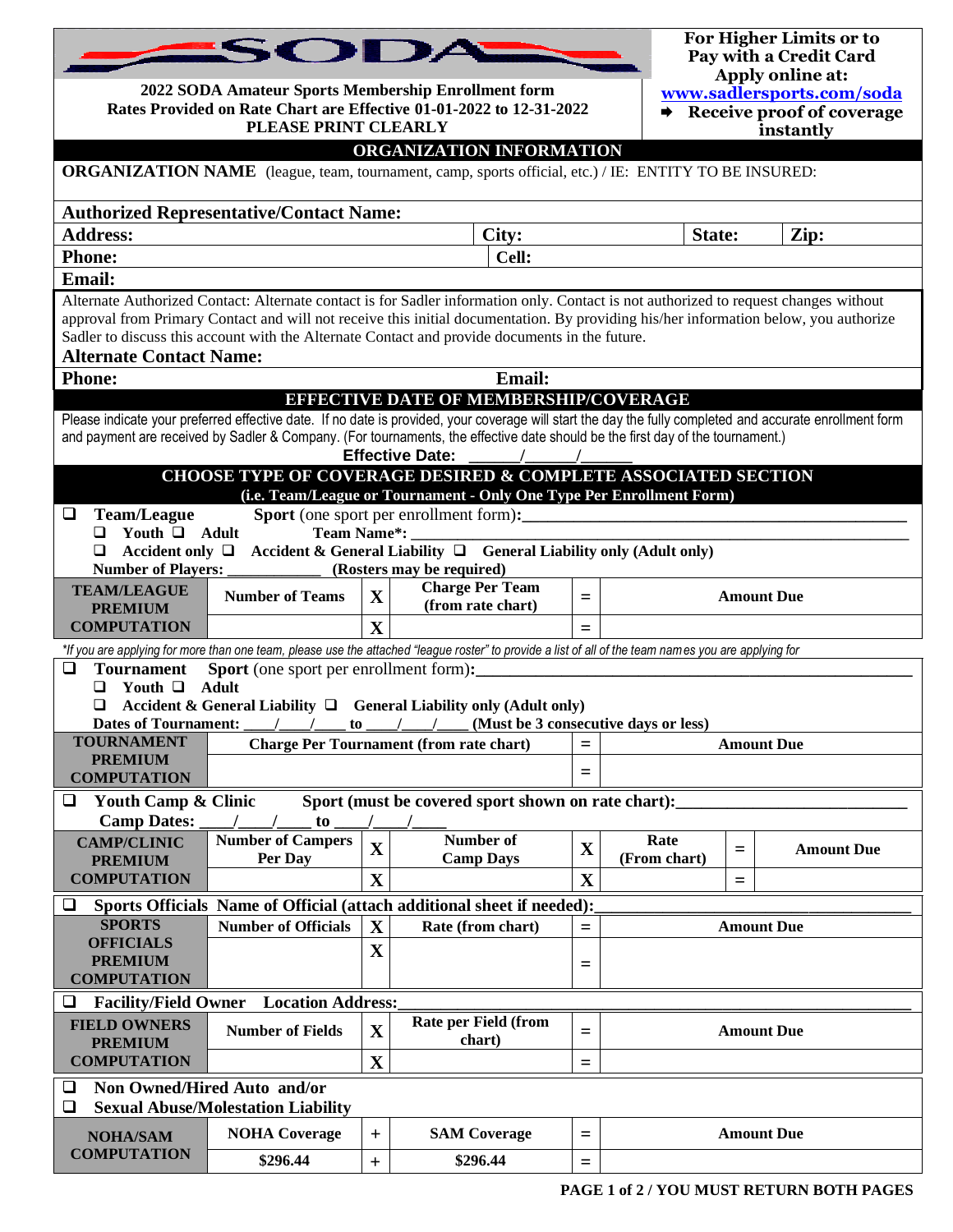|                                                                                                                                                                                                                                                                                                                                                                                                                                                                         |                                                                                                           |       | HOW DID YOU HEAR ABOUT SODA MEMBERSHIP INSURANCE PROGRAM (Please check one):                                                                                                                                                                                                                                                                                                         |  |  |  |
|-------------------------------------------------------------------------------------------------------------------------------------------------------------------------------------------------------------------------------------------------------------------------------------------------------------------------------------------------------------------------------------------------------------------------------------------------------------------------|-----------------------------------------------------------------------------------------------------------|-------|--------------------------------------------------------------------------------------------------------------------------------------------------------------------------------------------------------------------------------------------------------------------------------------------------------------------------------------------------------------------------------------|--|--|--|
| $\Box$ Already doing business with SODA                                                                                                                                                                                                                                                                                                                                                                                                                                 | Recommended By Another Team/League                                                                        |       | $\Box$ Catalogue/Magazine Ad                                                                                                                                                                                                                                                                                                                                                         |  |  |  |
| $\Box$ Phone Call from Sadler & Company                                                                                                                                                                                                                                                                                                                                                                                                                                 | $\Box$ Referral from Sadler & Company                                                                     |       | $\Box$ Referral from Parks & Rec Dept                                                                                                                                                                                                                                                                                                                                                |  |  |  |
| Referral from School/School District                                                                                                                                                                                                                                                                                                                                                                                                                                    | $\Box$ Search Engine                                                                                      |       | $\Box$ Other:                                                                                                                                                                                                                                                                                                                                                                        |  |  |  |
| If renewing, which type of communication that you received best prompted you to renew your coverage?<br>$\Box$ Email $\Box$ Postcard<br>$\Box$ Other:<br>$\Box$ Letter                                                                                                                                                                                                                                                                                                  |                                                                                                           |       |                                                                                                                                                                                                                                                                                                                                                                                      |  |  |  |
| <b>COMPENSATION DISCLOSURE</b><br>I understand and agree that the charges shown include (1) a commission to Sadler & Company, Inc. in the amount of 18% on the<br>General Liability and 20% on the Accident in consideration for insurance and risk management services rendered, and (2) an<br>affiliate membership fee paid to SODA in varying amounts depending on the insured type, sport, and age group. You may contact<br>Sadler & Company for specific details. |                                                                                                           |       |                                                                                                                                                                                                                                                                                                                                                                                      |  |  |  |
|                                                                                                                                                                                                                                                                                                                                                                                                                                                                         | <b>RISK PURCHASING GROUP</b>                                                                              |       |                                                                                                                                                                                                                                                                                                                                                                                      |  |  |  |
| group, an insured may not have the protection of an insolvency guaranty fund.                                                                                                                                                                                                                                                                                                                                                                                           | POLICYHOLDER NOTICE                                                                                       |       | The completion of this enrollment form confirms our desire to obtain liability insurance through the ERS Risk Purchasing Group<br>Association, Inc., at no additional cost, if such coverage is chosen. Since liability coverage is provided through a risk purchasing                                                                                                               |  |  |  |
| applicable state guaranty fund in the event of insolvency.                                                                                                                                                                                                                                                                                                                                                                                                              |                                                                                                           |       | Since liability insurance placed through a non-admitted surplus lines carrier, the policyholder will not have protection through the                                                                                                                                                                                                                                                 |  |  |  |
|                                                                                                                                                                                                                                                                                                                                                                                                                                                                         | <b>WARRANTY STATEMENT - READ &amp; SIGN</b>                                                               |       |                                                                                                                                                                                                                                                                                                                                                                                      |  |  |  |
| knowledge, all information provided is complete, true and correct.                                                                                                                                                                                                                                                                                                                                                                                                      |                                                                                                           |       | I understand that the insurance company, in determining whether to provide insurance coverage will rely on the information<br>contained in this form and all other information being submitted. I hereby warrant, represent and confirm that, to the best of my                                                                                                                      |  |  |  |
| afterwards. Intentional misrepresentation or misreporting may jeopardize coverage                                                                                                                                                                                                                                                                                                                                                                                       |                                                                                                           |       | I am aware that the insurance company expects accurate reporting for my charge calculation, and should my figures exceed my<br>estimates during the coverage term I will make arrangements to pay the additional charges. I understand that my books and<br>records may be examined or audited by the insurance company at any time during the coverage period and up to three years |  |  |  |
| I further acknowledge that I have reviewed the insurance plan descriptions provided with this enrollment form and understand the<br>exclusions that apply, as well as the activities and operations for which coverage is not provided.<br><b>Printed Name:</b><br><b>Signature:</b>                                                                                                                                                                                    |                                                                                                           |       |                                                                                                                                                                                                                                                                                                                                                                                      |  |  |  |
| <b>Title:</b>                                                                                                                                                                                                                                                                                                                                                                                                                                                           |                                                                                                           | Date: |                                                                                                                                                                                                                                                                                                                                                                                      |  |  |  |
| <b>Total Amount Due (from prior page):</b>                                                                                                                                                                                                                                                                                                                                                                                                                              |                                                                                                           |       |                                                                                                                                                                                                                                                                                                                                                                                      |  |  |  |
| IF APPLYING USING THIS ENROLLMENT FORM (INSTEAD OF APPLYING ONLINE) CERTIFICATES EVIDENCING COVERAGE WILL BE<br>ISSUED WITHIN 6 BUSINESS DAYS OF RECEIPT AND WILL BE EMAILED TO YOU                                                                                                                                                                                                                                                                                     |                                                                                                           |       |                                                                                                                                                                                                                                                                                                                                                                                      |  |  |  |
| SIGN ABOVE AND SEND THIS ENROLLMENT FORM<br>WITH YOUR CHECK (PAYABLE TO SADLER & COMPANY INC) TO:                                                                                                                                                                                                                                                                                                                                                                       |                                                                                                           |       |                                                                                                                                                                                                                                                                                                                                                                                      |  |  |  |
| <b>OPTION 1</b><br><b>FAXTO:</b><br>$(803)$ 256-4017<br><b>Follow Attached</b><br><b>HOW TO FAX A CHECK</b>                                                                                                                                                                                                                                                                                                                                                             | <b>OPTION 2</b><br><b>OVERNIGHT DELIVERY:</b><br>SADLER & COMPANY, INC.<br><b>Attn: Sports Department</b> |       | <b>OPTION 3</b><br>U.S. MAIL:<br>SADLER & COMPANY, INC.<br><b>Attn: Sports Department</b><br>PO BOX 5866                                                                                                                                                                                                                                                                             |  |  |  |

*Instructions* **Page 2 of 2** You Must Return Both Pages **Email: soda@sadlersports.com COMUST 2022** Sadler & Company, Inc. Al **Rights Reserved.** 

**3014 DEVINE ST., 2ND FLOOR COLUMBIA, SC 29205**

**For proof of coverage instantly, higher limits, or to pay with a credit card, apply online at www.sadlersports.com/soda**

**NOTE TO ALL AGENTS & BROKERS** – there are no commissions included in this program. Charges are NET and may not be altered on the enrollment form. A fee may be separately charged, subject to state insurance regulations. (In addition, proof of coverage will be sent direct to the named insured and will not be sent to an agent.)

#### **NOTE: CHARGES ARE FULLY EARNED AT INCEPTION**

**AND THERE ARE NO PROVISIONS FOR CANCELLATIONS OR REFUNDS.**

**Sadler & Company Inc. PO Box 5866 Columbia SC 29250 Agent: John Sadler (P) 800-622-7370 (F) 803-256-4017 Email: [soda@sadlersports.com](mailto:soda@sadlersports.com)**



**COLUMBIA, SC 29250-5866** *(Allow 6 business days for processing)*

**Rights Reserved.**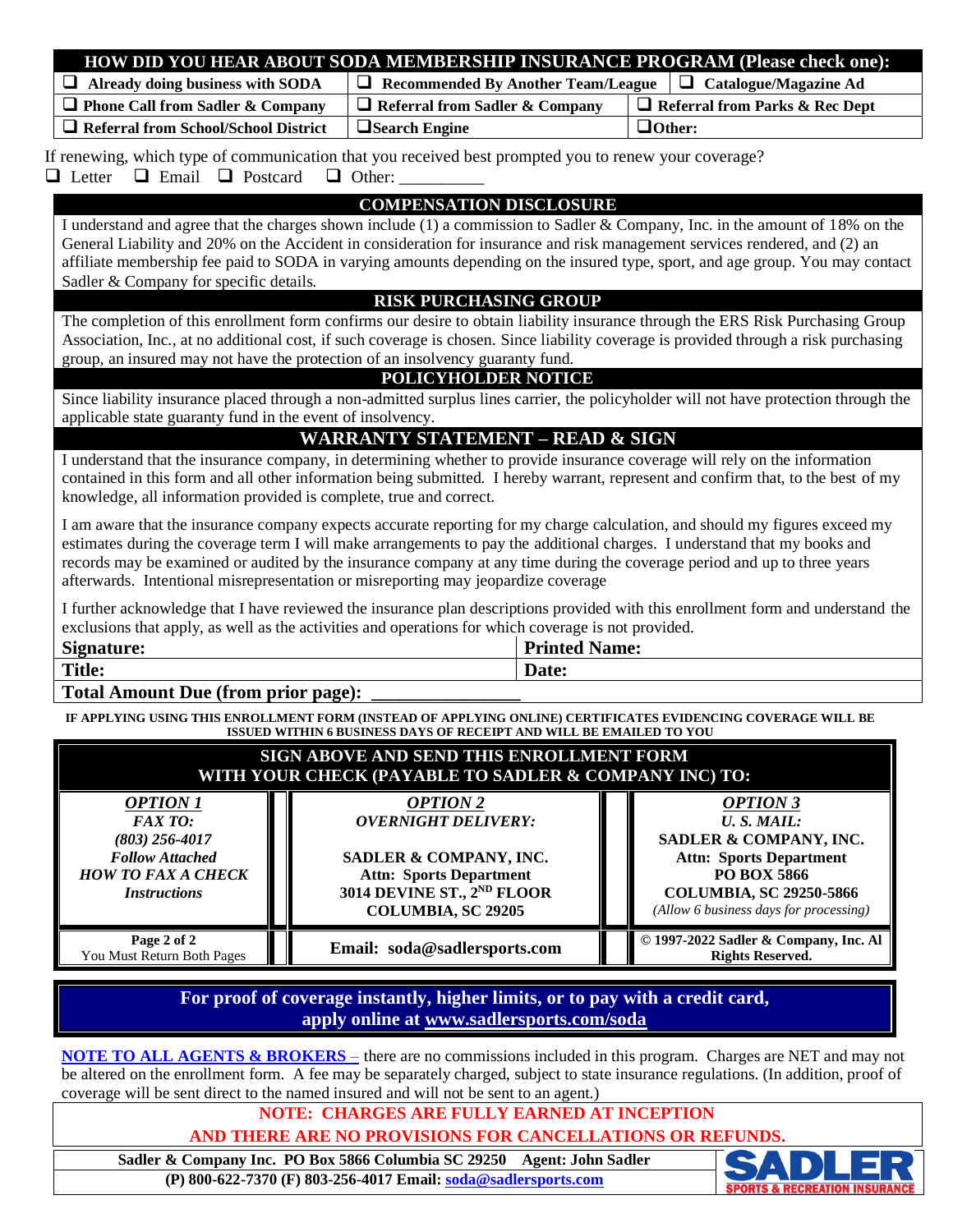

## *SODA AMATEUR SPORTS MEMBERSHIP INSURANCE PROGRAM LEAGUE ROSTER*

**Please list all teams in the league (Make additional** 





|                         | <b>TEAM NAME</b> | <b>CONTACT</b><br><b>PERSON</b> | <b>CONTACT</b><br><b>PHONE#</b> |
|-------------------------|------------------|---------------------------------|---------------------------------|
| $\mathbf{1}$            |                  |                                 |                                 |
| $\boldsymbol{2}$        |                  |                                 |                                 |
| $\overline{\mathbf{3}}$ |                  |                                 |                                 |
| $\overline{\mathbf{4}}$ |                  |                                 |                                 |
| 5                       |                  |                                 |                                 |
| 6                       |                  |                                 |                                 |
| $\overline{7}$          |                  |                                 |                                 |
| 8                       |                  |                                 |                                 |
| $\boldsymbol{9}$        |                  |                                 |                                 |
| <b>10</b>               |                  |                                 |                                 |
| 11                      |                  |                                 |                                 |
| 12                      |                  |                                 |                                 |
| 13                      |                  |                                 |                                 |
| 14                      |                  |                                 |                                 |
| 15                      |                  |                                 |                                 |
| <b>16</b>               |                  |                                 |                                 |
| 17                      |                  |                                 |                                 |
| 18                      |                  |                                 |                                 |
| 19                      |                  |                                 |                                 |
| 20                      |                  |                                 |                                 |
| 21                      |                  |                                 |                                 |
| 22                      |                  |                                 |                                 |
| 23                      |                  |                                 |                                 |
| 24                      |                  |                                 |                                 |
| $\overline{25}$         |                  |                                 |                                 |
| $\overline{26}$         |                  |                                 |                                 |
| $\overline{27}$         |                  |                                 |                                 |
| $\overline{28}$         |                  |                                 |                                 |
| $\overline{29}$         |                  |                                 |                                 |
| 30                      |                  |                                 |                                 |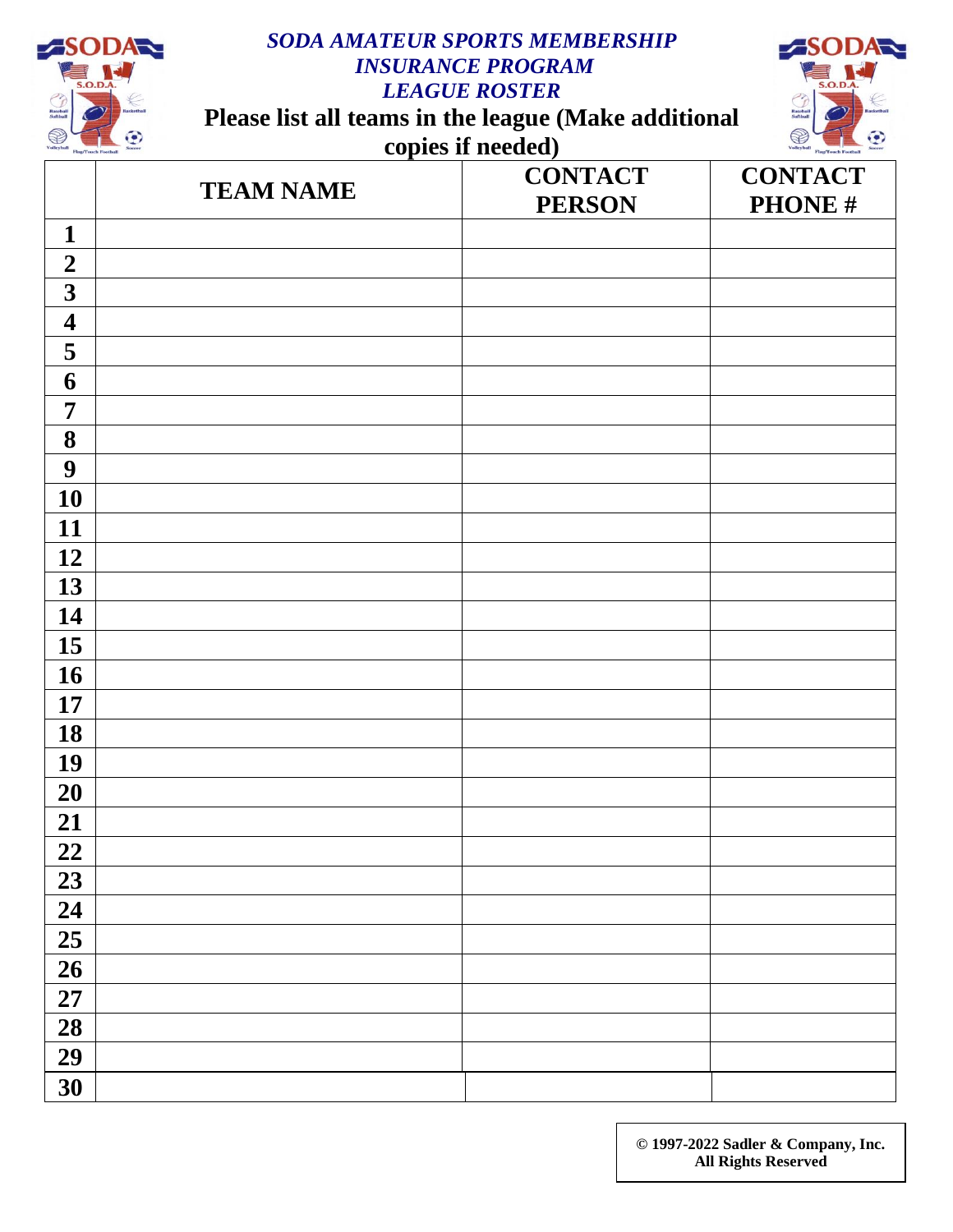

### *SODA AMATEUR SPORTS MEMBERSHIP INSURANCE PROGRAM LEAGUE ROSTER*



| <b>TEAM NAME:</b>  |  |  | <b>SPORT:</b>                                  |  |  |  |
|--------------------|--|--|------------------------------------------------|--|--|--|
| <b>PLAYER NAME</b> |  |  | <b>PLAYER PHONE#</b><br>(include area code)    |  |  |  |
|                    |  |  |                                                |  |  |  |
|                    |  |  |                                                |  |  |  |
|                    |  |  |                                                |  |  |  |
|                    |  |  |                                                |  |  |  |
|                    |  |  |                                                |  |  |  |
|                    |  |  |                                                |  |  |  |
|                    |  |  |                                                |  |  |  |
|                    |  |  |                                                |  |  |  |
|                    |  |  |                                                |  |  |  |
|                    |  |  |                                                |  |  |  |
|                    |  |  |                                                |  |  |  |
|                    |  |  |                                                |  |  |  |
|                    |  |  |                                                |  |  |  |
|                    |  |  |                                                |  |  |  |
|                    |  |  |                                                |  |  |  |
|                    |  |  |                                                |  |  |  |
|                    |  |  |                                                |  |  |  |
|                    |  |  |                                                |  |  |  |
|                    |  |  |                                                |  |  |  |
|                    |  |  |                                                |  |  |  |
|                    |  |  |                                                |  |  |  |
|                    |  |  |                                                |  |  |  |
|                    |  |  |                                                |  |  |  |
|                    |  |  |                                                |  |  |  |
|                    |  |  |                                                |  |  |  |
|                    |  |  | <b>DATE OF</b><br><b>BIRTH</b><br>(mm/dd/yyyy) |  |  |  |

| <b>SPORT</b>                                       | <b>YOUTH</b>                   | <b>ADULT</b>                 |
|----------------------------------------------------|--------------------------------|------------------------------|
|                                                    | (Maximum # players per team)   | (Maximum # players per team) |
| Archery / Wiffleball / Frisbee / Golf / Volleyball |                                |                              |
| <b>Bocce Ball / Lawn Bowling / Croquet</b>         |                                |                              |
| Cornhole / Frisbee Golf / Pickleball / Tennis      | 10                             | 10                           |
| Baseball / Cricket / Kickball / Softball / Squash  | 18                             |                              |
| <b>Basketball / Field Hockey</b>                   | 18                             |                              |
| Dodgeball                                          |                                |                              |
| Soccer / Futsal                                    | 18                             | 20                           |
| <b>Inline Hockey / Lacrosse / Street Hockey</b>    | <b>18 Hockey / 24 Lacrosse</b> | 25                           |
| <b>Flag Football</b>                               |                                |                              |
| <b>Streetball</b>                                  |                                |                              |

**© 1997-2022 Sadler & Company, Inc. All Rights Reserved**